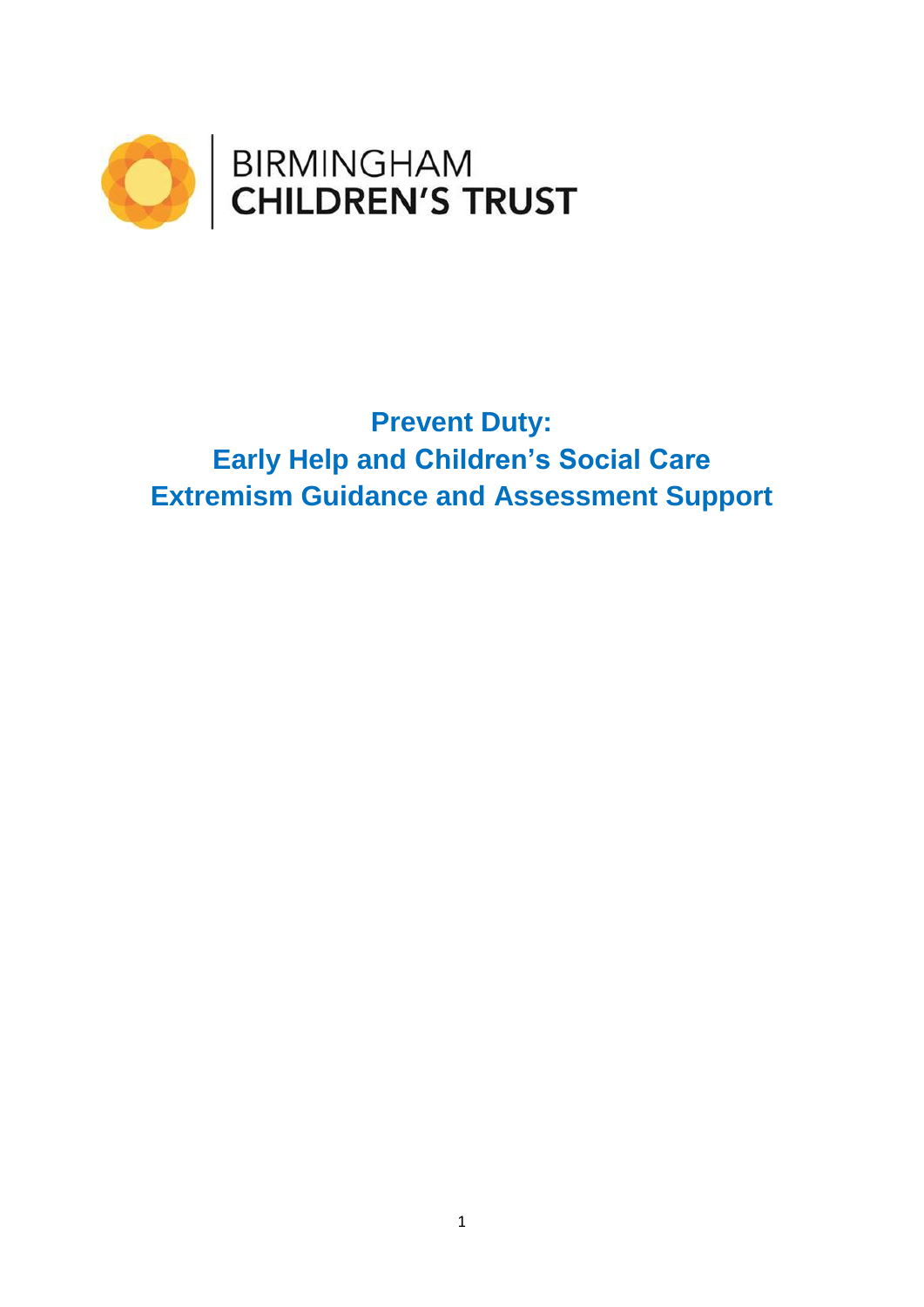# **1. Introduction**

The purpose of this document is to provide background information and support for family support workers, social workers and wider children's practitioners involved with cases where there is a suspected extremism concern with regards to a child or young person (CYP). This document contains an extremism screening tool, assessment guidance and case pathways.

# **2. Background**

### **2.1 Prevent**

The Counter Terrorism and Security Act 2015 places a duty on local authorities to give due regard to support people from being drawn into terrorism. This includes identifying individuals at risk of being drawn into terrorism, assessing risk and developing appropriate support to address that risk. The government states that this needs to be incorporated into existing policies and procedures; in particular the need to do this within Birmingham Children's Trust's safeguarding process is highlighted.

The Prevent Strategy was published in 2011 as part of the government's overall counter terrorism strategy – CONTEST. Prevent is intended to work with all forms of terrorism from the Far Right to Islamic Extremism.

Prevent defines radicalisation as:

*"The process by which a person comes to support terrorism and forms of extremism leading to terrorism."*

### Prevent defines extremism as:

*"Vocal or active opposition to fundamental British Values, including democracy, the rule of law, individual liberty and mutual respect and tolerance of different faiths and beliefs."*

As such, both extremist views and behaviours are the focus for government intervention. However holding extremist views and/or demonstrating extremist behaviours does not mean an individual is being radicalised or will engage in terrorism. Hence in Birmingham our focus is on extremist views and behaviours **that may be or are causing harm**, as opposed to a focus on extremist views and behaviours that 'society' may disagree with, but are not causing harm.

In Birmingham Children's Trust (BCT) we are strongly committed to meeting the Prevent duty. We have reviewed Home Office Tools, existing research and other local authorities' approaches drawing on the existing knowledge base to create this guidance for Early Help and Children's Social Care (CSC) services in the city.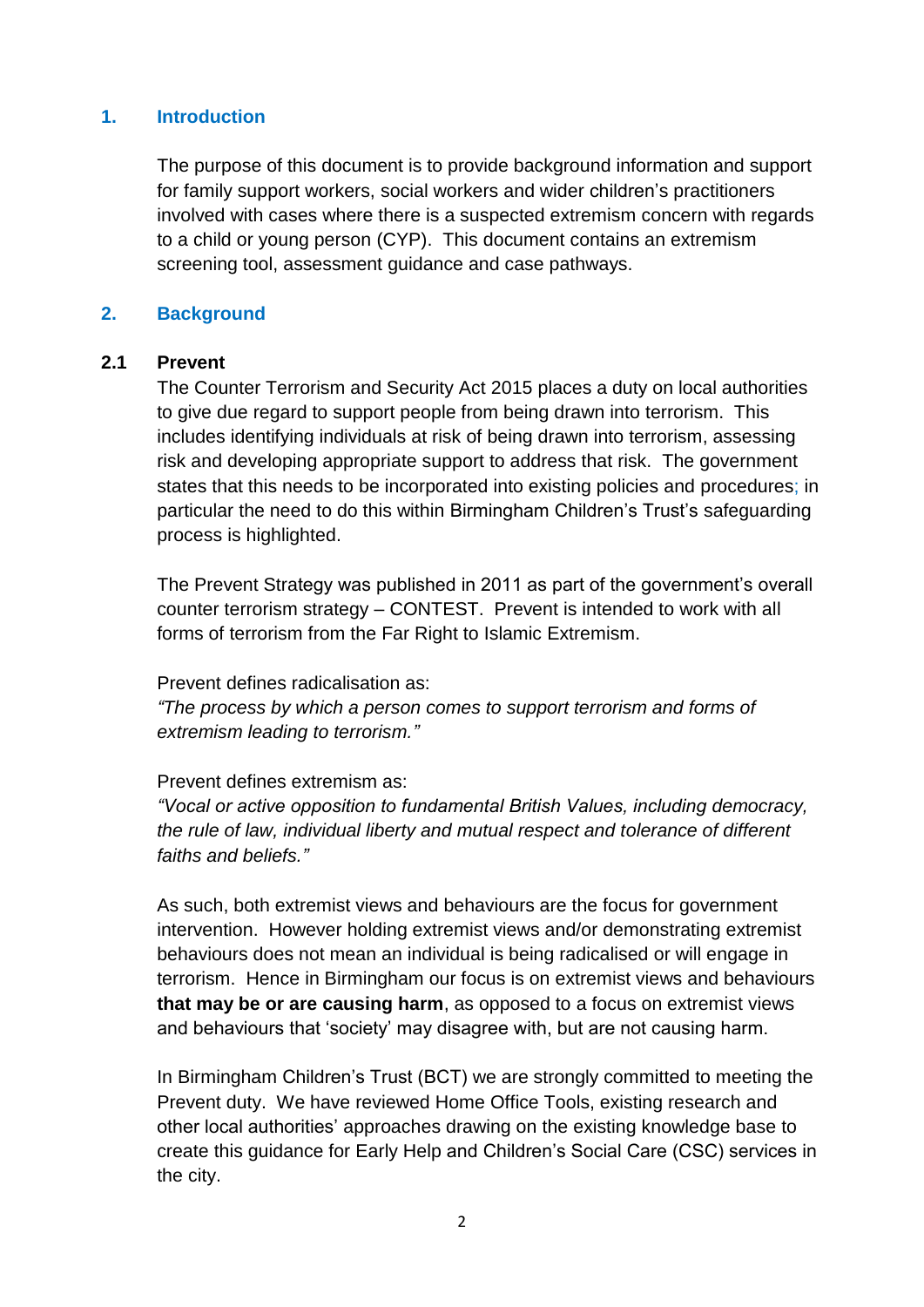This guidance document contains a screening and assessment tool to explore extremism concerns. This is a challenging practice area. To date we have not found any other examples of such screening tools and we believe our guidance is at the forefront of practice in this field. We are keen to learn from our own and others experiences, and to continue developing our guidance and tools as knowledge and experience in this field grows.

# **2.2 Channel**

The Counter Terrorism and Security Act (2015) also require local authorities and other local partners to establish local panels to implement the Channel Programme. In Birmingham the Channel Panel is led by the Prevent Programme Team, which is overseen by Waqar Ahmed – Prevent Manager, 0121 303 7682 / 07557 203290, [waqar.ahmed@birmingham.gov.uk.](mailto:waqar.ahmed@birmingham.gov.uk)

Referrals are made to Channel when it is believed CYP or adults are vulnerable to being drawn into terrorism. When referrals are received, the CYP or adult is assessed in terms of the level of vulnerability to being radicalised. The assessment is completed by the police (using the VAF – the Vulnerability Assessment Framework ERG22) and police intelligence on the individual and family is utilised in that assessment. If the case meets the Channel threshold the individual and family may go on to receive tailored support from Channel funded via Prevent. This is a consensual process. Individuals that are under police investigation cannot be supported by Channel.

Children's practitioners need to be mindful that the Channel referral process and CSC referral process are separate, and use different assessment processes and tools to determine extremism concerns.

# **See page 7 for an overview of the BCT referral process and page 22 for an overview of the Channel referral process.**

**Links to key documents:** Prevent Duty Guidance: [www.gov.uk/government/publications/prevent-duty-guidance](http://www.gov.uk/government/publications/prevent-duty-guidance)  Channel Duty Guidance: [www.gov.uk/government/publications/channel-guidance](http://www.gov.uk/government/publications/channel-guidance)

# **3. The Role of Social Work in Extremism**

Extremism is a complex and developing area of social work practice. It is complex because what one person may regard as extreme, another person may view as a perfectly reasonable viewpoint. Adults and children have the right to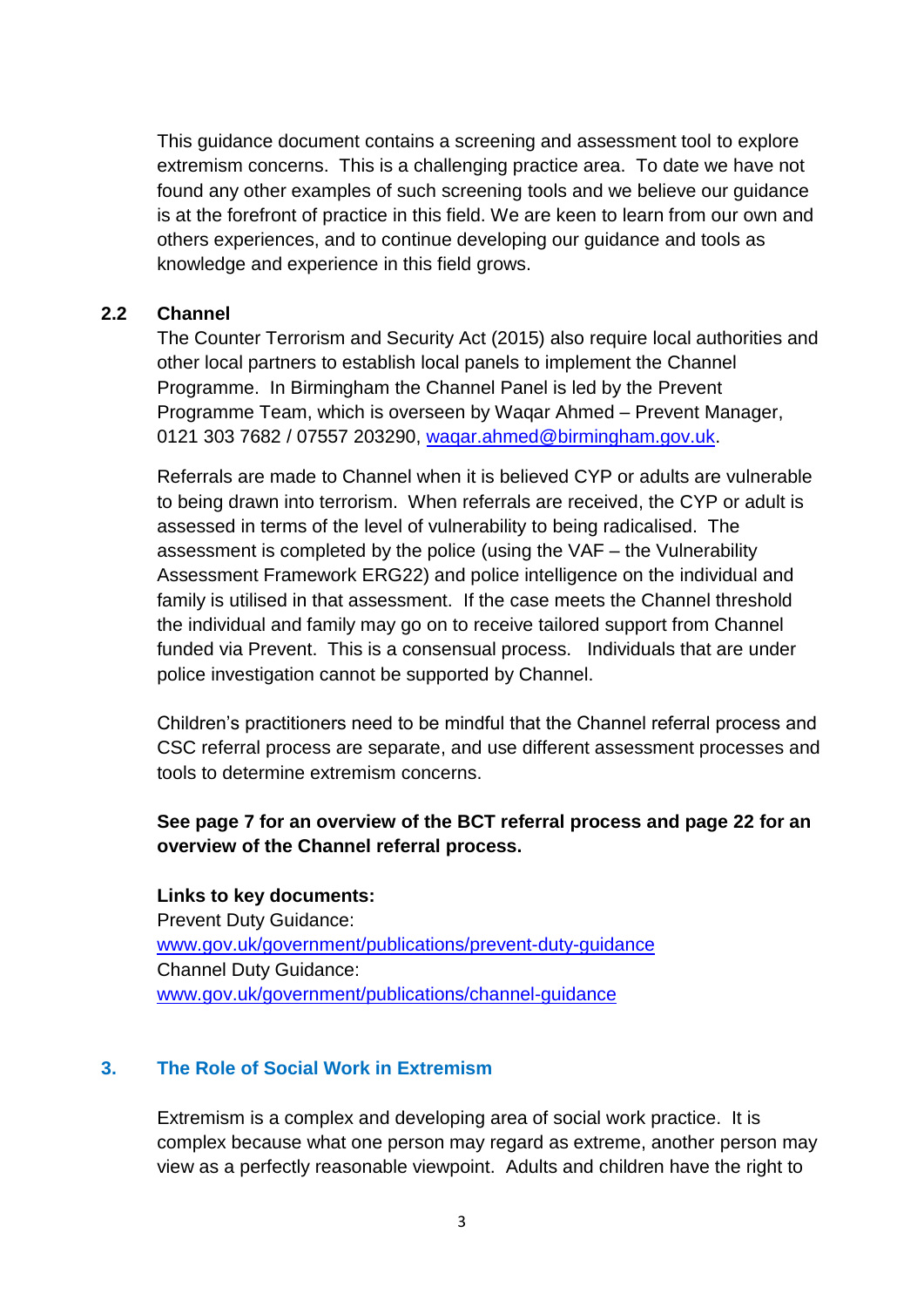hold views others may regard as extreme. Extremist examples include the far right, religious or cultural positions, animal rights and environmental causes.

Our work as children's practitioners is to support CYP and families when extreme views **start to pose harm** to themselves and others. This may be through Early Help or CSC interventions. Extremism concerns feature at all levels of the Right Help Right Time model, and will often involve Early Help where concerns are emerging but are not currently harmful (see page 18 for Right Service Right Time extremism concerns).

It is important the process of supporting CYP and families with extremism concerns does not discourage CYP from exploring different viewpoints or stop them from debating inequalities, injustices, the impact of war, national and international relations, and other local or world issues. Interventions offered to CYP who demonstrate extremist views can include providing support to CYP to articulate and develop their views in safe spaces.

Children's practitioners are not expected to become experts on extremism. What practitioners need to be able to do is ask the right range of questions and know when to seek advice from others when they are unsure.

All social workers and family support workers should have received training based on the Home Office WRAP3 training course to develop their understanding of extremism and relevant government policy. If you have not received this please contact Colvin White to find out when the next session is running.

Colvin White, Early Help Prevent Lead, 0121 303 9905 / 07920 088 512, [colvin.white@birminghamchildrenstrust.co.uk](mailto:colvin.white@birminghamchildrenstrust.co.uk)

# **4. Understanding Extremism**

# **4.1 Channel Guidance – Vulnerability Factors**

The Home Office have developed a Vulnerability Assessment to be used under its Channel programme to assess the extent to which individuals are vulnerable to the risk of being drawn into terrorism. This contains 22 vulnerability factors and is used to decide whether the individual has a sufficient level of vulnerability to be offered support under the Channel programme.

Children's practitioners do not assess CYP and families against these factors however we have included these here so you are aware of them. The factors are: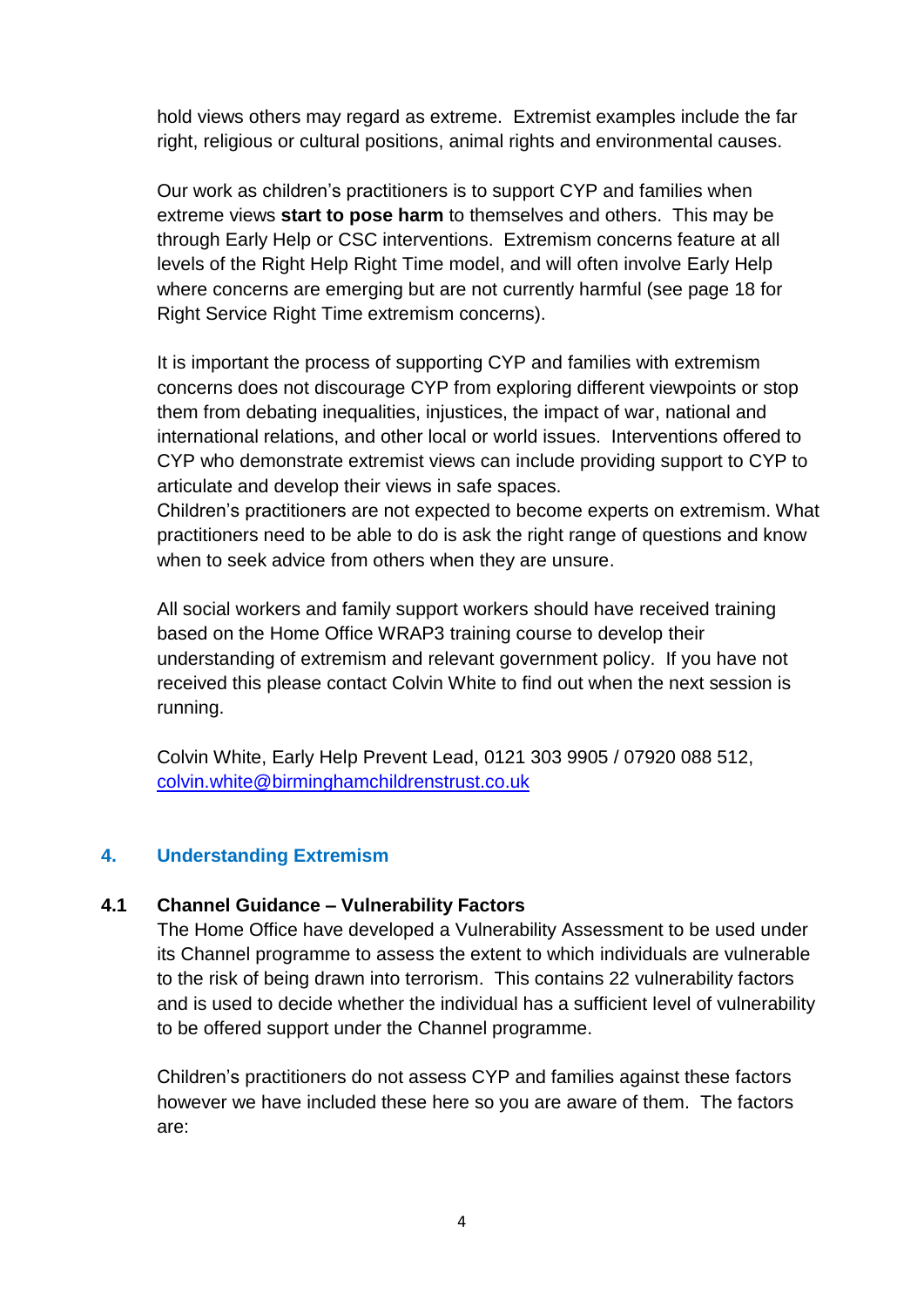# **Engagement with a cause, group or ideology:**

- 1. Feelings of grievance and injustice
- 2. Feeling under threat
- 3. A need for identity, meaning and belonging
- 4. A desire for status
- 5. A desire for excitement and adventure
- 6. A need to dominate and control others
- 7. Susceptibility to indoctrination
- 8. A desire for political or moral change
- 9. Opportunistic involvement
- 10.Family or friends involvement in extremism
- 11.Being at a transitional time of life
- 12.Being influenced or controlled by a group
- 13.Relevant mental health issues

### **Intent to cause harm:**

- 14.Over-identification with a group or ideology
- 15.'Them and Us' thinking
- 16.Dehumanisation of the enemy
- 17.Attitudes that justify offending
- 18.Harmful means to an end
- 19.Harmful objectives

# **Capacity to cause harm:**

- 20.Individual knowledge, skills and competencies
- 21.Access to networks, funding or equipment
- 22.Criminal Capability

### [www.gov.uk/government/publications/channel-guidance](http://www.gov.uk/government/publications/channel-guidance)

Children's practitioners should be conscious that individuals can demonstrate traits such as grievance and injustice without being vulnerable to radicalisation; similarly displaying these does not make someone an extremist. The background context and information surrounding the demonstration vulnerabilities is critical in assessing whether demonstrating these traits is causing harm or not.

The tools and guidance contained in this document take the above vulnerabilities into consideration, translating these into a series of explorative questions about the CYP and their family to support practitioners to consider the full nature of any extremism concerns present and their underlying context. See pages 9 and 14.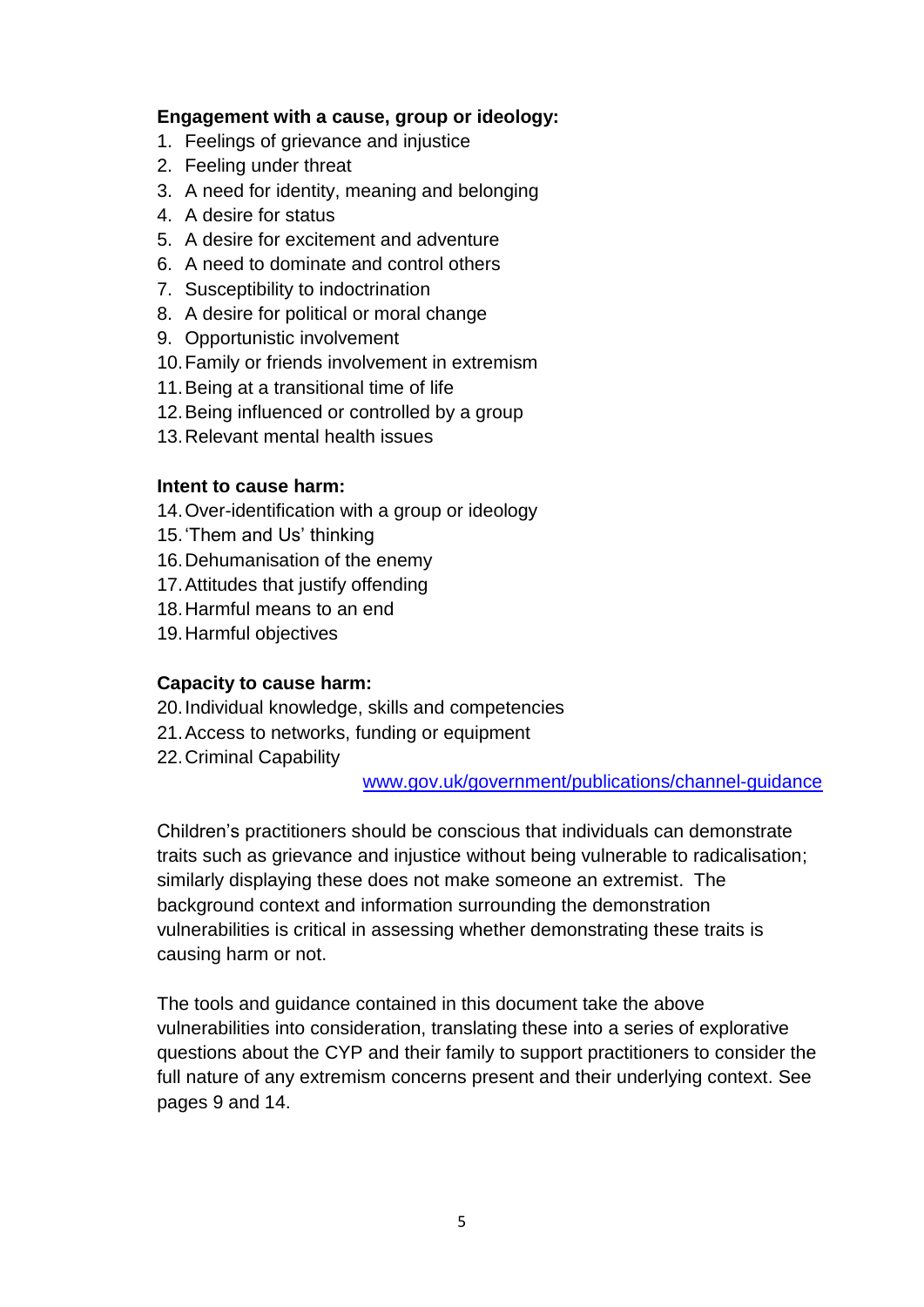# **4.2 Academic and Research Contributions**

It is valuable for children's practitioners to be aware of commentaries that have been made alongside the government's Prevent Strategy and Channel Programme to help understand the full nature of extremist concerns.

Some commentators feel there is too much focus on the individual and the vulnerabilities they have in relation to extremism, and not enough focus on the socio-cultural factors, deprivation, international politics, foreign policy, war and other macro structural factors that arguably also make individuals vulnerable to extremism (e.g. Stanley and Guru, 2015; Kundnani, 2012). It is important that practitioners also **look to these wider explanations** in exploring extremist concerns being demonstrated; this will enhance practitioners' understanding of CYP and family and how to support them effectively. You will see this has been incorporated in the tools and guidance within this document.

Commentators have also noted that some of the traits considered as vulnerabilities such as creating an identity, seeking adventure and a desire for moral change are things that CYP will explore in normal childhood and adolescent development stages and this should not be discouraged (e.g. Coppock and McGovern, 2014). This guidance stresses **the importance of encouraging CYP to develop and explore their views**, so CYP do not feel they need to hide their identities and become more isolated.

Commentators have also stressed the right for individuals to hold views. In 2015 Judge Munby concluded in a CSC case where the father supported the EDL, that the parent's political and ideological beliefs alone did not constitute significant harm (McKendrick and Finch, 2016). Hence this guidance focuses on **whether holding or acting on extremist views is causing harm** to the individual or others.

In practice Prevent and Channel has focused predominantly on the Muslim population and commentators note the potential negative impact this may have on isolating Muslim populations and creating potential stigma. In 2011 the Association of Chief Police Officers reported that 90% of people referred to Channel are Muslims (Coppock and McGovern, 2014). The global context of terrorist activities and the prominence given to Islamic extremism has arguably created a situation where practitioners may feel at pressure to act, given the potential consequences of not acting. Practitioners need to **respond proportionately** to potential concerns and look for evidence of risk as with all areas of CSC. Practitioners should consider all forms of extremism be that far right, environmental, animal rights, religious and/or cultural.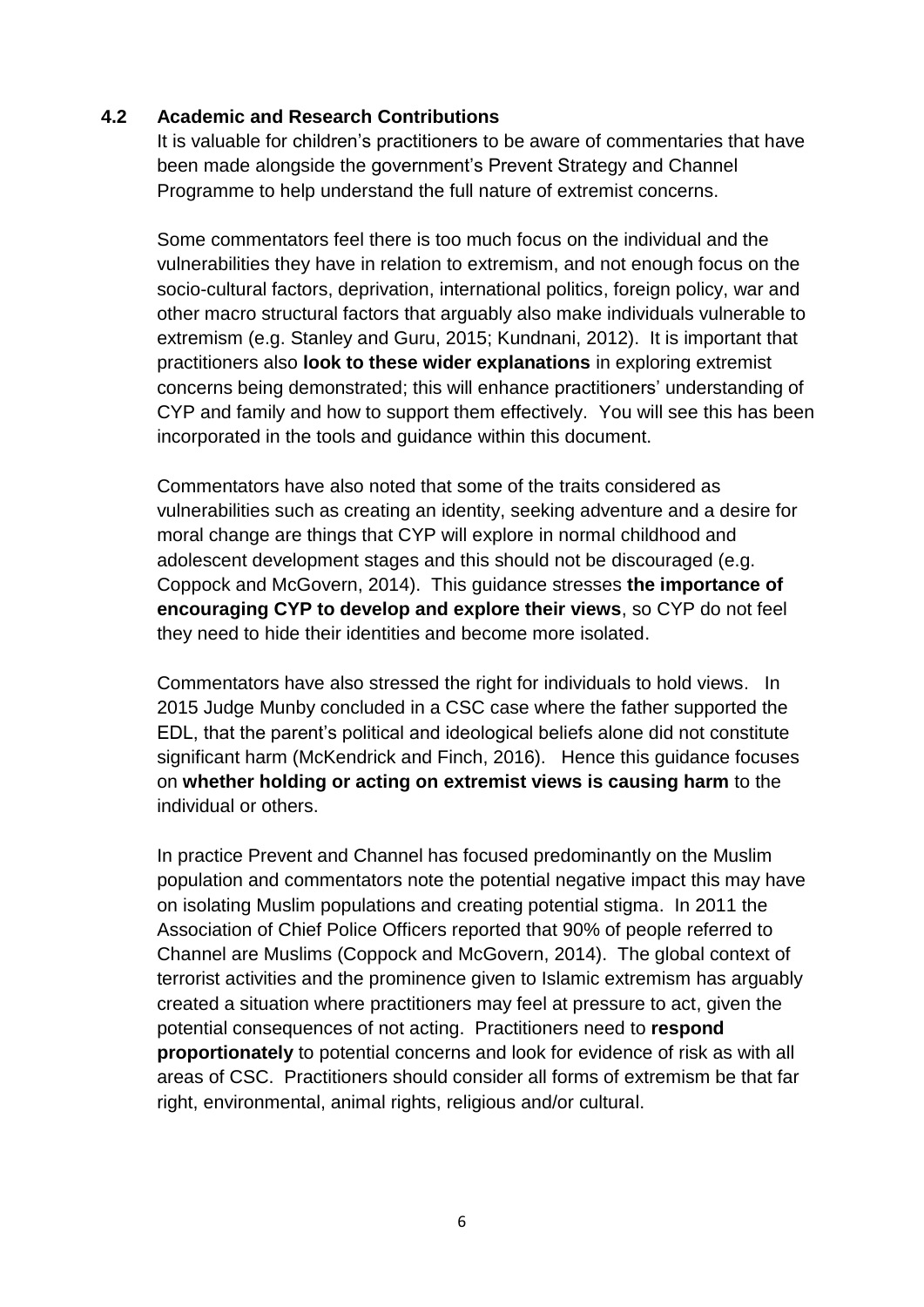# **References:**

- Coppock, V and McGovern, M. (2014). 'Dangerous Minds'? Deconstructing Counter-Terrorism Discourse, Radicalisation and the 'Psychological Vulnerability' of Muslim Children and Young People in Britain. Children and Society. 28. Pp 242-256.
- Kundnani, A. (2012). Radicalisation: the journey of a concept. Race and Class. 54 (20). Pp 3 – 25.
- McKendrick, D. and Finch, J. (2016). 'Under Heavy Manners?': Social Work, Radicalisation, Troubled Families and Non-Linear War. British Journal of Social Work. Pp 1-17.
- Stanley, T. and Guru, S. (2015). Childhood Radicalisation Risk: An Emerging Practice Issue. Practice: Social Work in Action.
- Tony Stanley, Surinder Guru & Anna Gupta (2017):10. Working with PREVENT: Social Work Options for Cases of 'Radicalisation Risk', Practice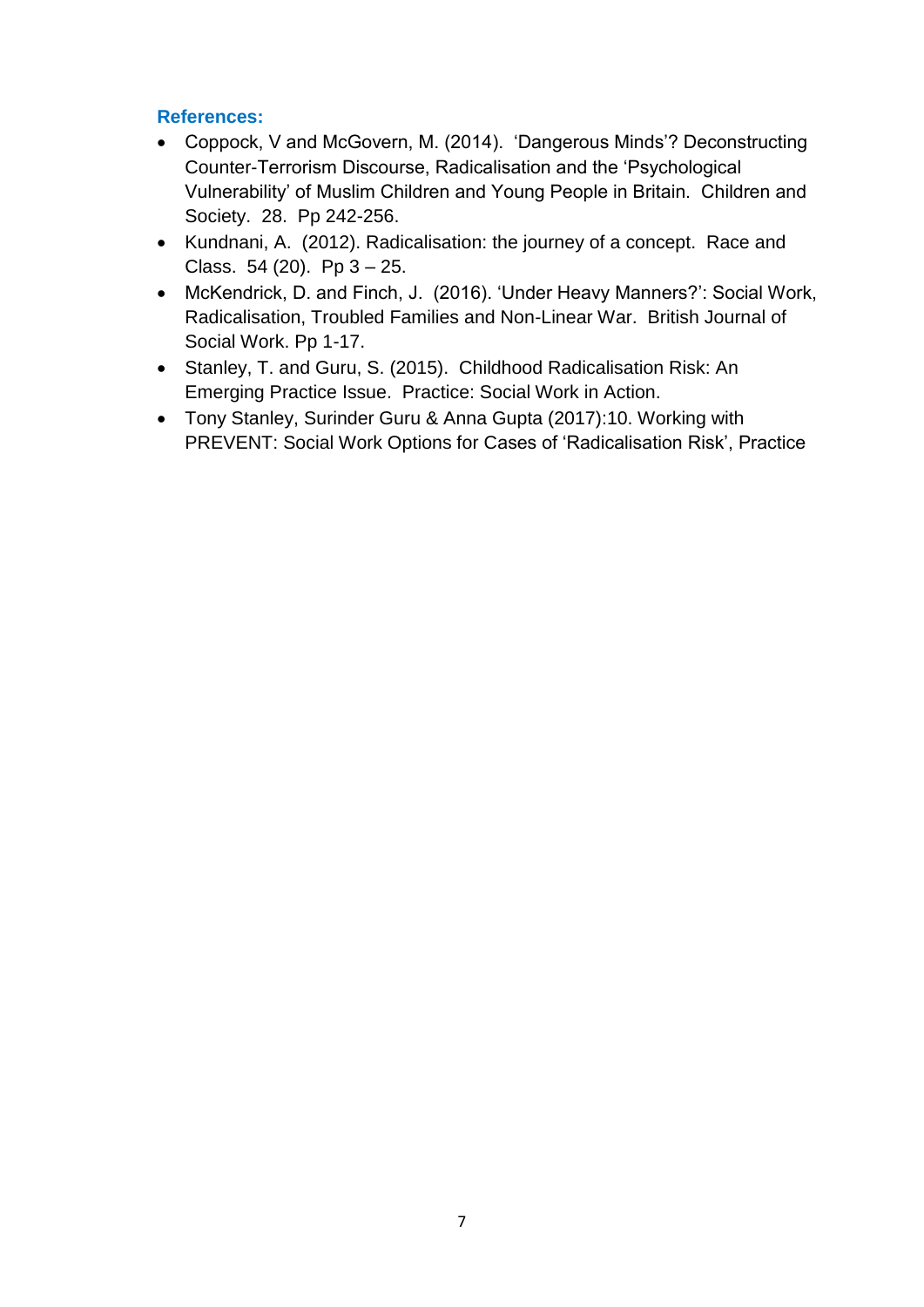# **BCT's Extremism Case Pathway**



- There will be ongoing communication between Channel and Early Help/CSC extremism cases via the lead worker and BCT Channel Representatives to facilitate information sharing and joint working. (Contact details overleaf).
- Cases approved by Channel may be receiving support from Channel and BCT simultaneously.
- The lead worker can request intervention support from Channel for non-Channel approved cases if this is considered to be beneficial. Contact Waqar Ahmed - Prevent Manager 0121 303 7682, 07557 203290, [waqar.ahmed@birmingham.gov.uk.](mailto:waqar.ahmed@birmingham.gov.uk)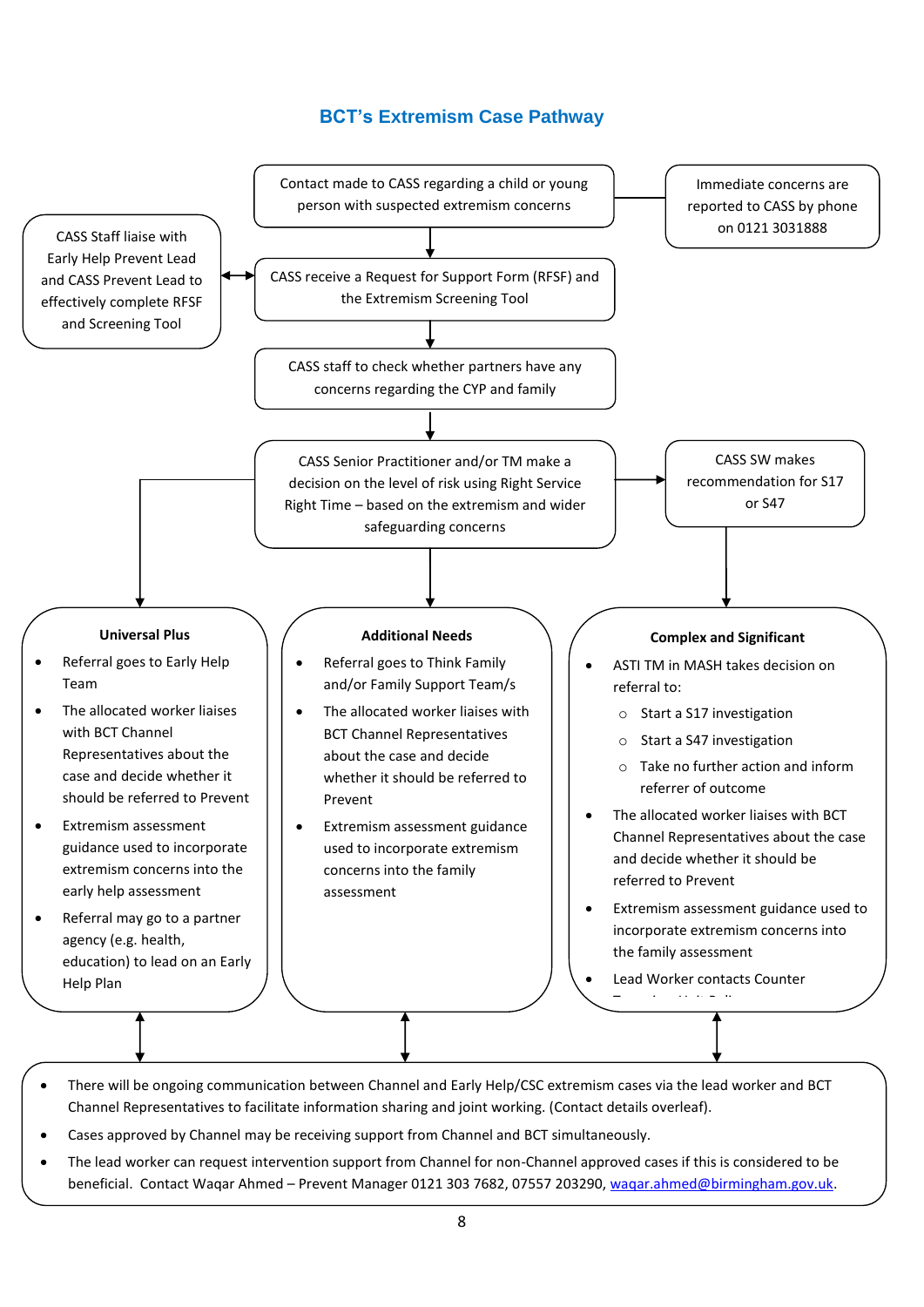# **5. BCT Extremism Leads**

# **Christina Edginton-Turner, CASS Prevent Lead, 0121 3031888,**

[Christina.Edginton-Turner@birminghamchildrenstrust.co.uk](mailto:Christina.Edginton-Turner@birminghamchildrenstrust.co.uk)

• Supports with CASS referrals and threshold decisions.

**Colvin White, Early Help Prevent Lead,** 0121 303 9905 / 07920 088 512, [colvin.white@birminghamchildrenstrust.co.uk](mailto:colvin.white@birminghamchildrenstrust.co.uk)

- Supports with CASS referrals and threshold decisions.
- Provides advice and guidance on conducting extremism assessments.
- Signposting to community organisations who can support children, young people and families.
- Supports partners with workforce development needs around the Prevent Agenda.

# **Stuart Low, Head of Service – Assessment and Short Term Interventions East and Social Work Prevent Lead** 07548 713021

[Stuart.lowe@birminghamchildrenstrust.co.uk](mailto:Stuart.lowe@birminghamchildrenstrust.co.uk)

- Chair of the Birmingham Channel Panel, and lead BCT representative facilitating information sharing and joint working.
- BCT representative on the Channel Panel, facilitating information sharing and joint working.

Colvin and Stuart are all BCT representatives on the Channel Panel. All lead workers allocated extremism cases should contact one of these representatives to consider whether cases need to be referred to Channel and ensure there is on-going liaison between the Channel and BCT on cases.

# **6. Consent**

Consent should be gained as early as possible, and preferably by the referring agency. When consent has not been gained by the referrer, the lead allocated worker should have a conversation about consent before any information is shared. By taking reasonable steps to secure consent, professionals can maintain the trust of children, young people and families, and ensure the best prospect of effective assessments and interventions.

However, there may be exceptional circumstances where gaining consent may put the child and/or others at an increased risk, or where a delay in information sharing may increase risk of harm. See the Birmingham Early Help and Safeguarding Partnership guidance on Consent, Information Sharing and Thresholds Guidance (December 2016).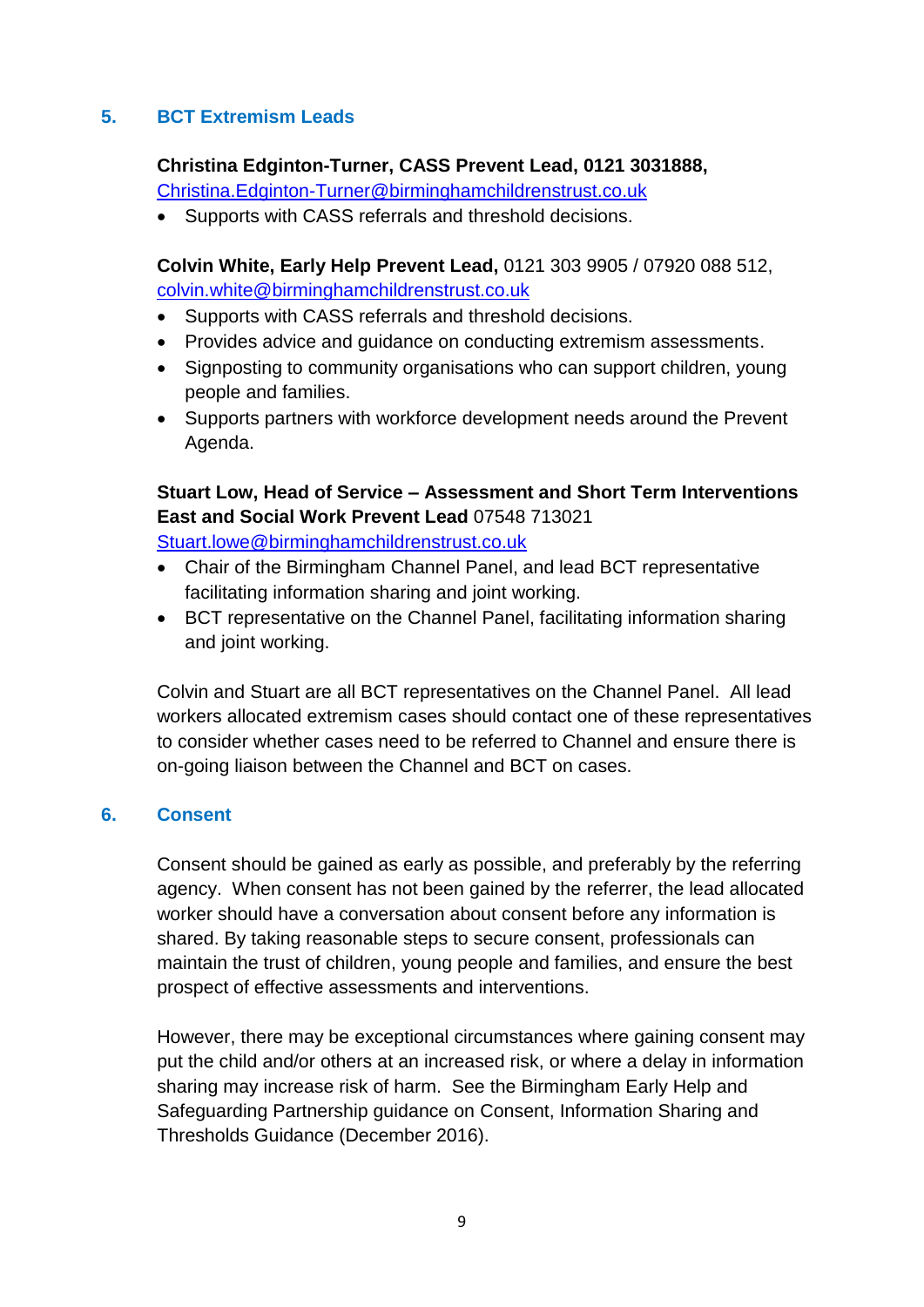# **Birmingham Children's Trust – Prevent Duty Extremism Screening Tool**

#### **SCREENING TOOL COMPLETION INSTRUCTIONS**

This screening tool must be completed by referrers who have contacted CASS regarding concerns about a child or young person (CYP) that include issues of harmful extremist beliefs and/or extremist behaviours. The Request for Support Form must also be completed and both documents must be forwarded to CASS.

It is critical The Request for Support Form is still completed as this covers the wider concerns and protective factors around the CYP and the family which are not covered in this screening tool. CASS Advisors together with social workers and team managers will use the information contained in both documents to decide the level of risk involved and the relevant support required by the CYP and family.

Birmingham children's practitioners will share relevant referrals with extremism concerns with the Police who will decide when this needs to be passed onto Prevent; you do not need to contact Police or Prevent.

There are three sets of risk indicators included in the screening – high, medium and low. A case may involve risks at all three levels; please indicate all relevant risks; your answers do not need to be confined to one level of risk.

It is **very important** you describe the **evidence** you have observed for each risk you have ticked in the summary of evidence boxes following each set of risk indicators. Please provide as much background information as possible to enable Birmingham Children's Trust to make informed decisions. **If this section is not completed, the form will be returned to you** to be completed. If the screening tool in not fully completed we will contact you to discuss to get a full picture.

Please link the concerns you are raising in this screening tool to the relevant section on concerns in the Request for Support Form to provide an overall picture of need. Also think about protective factors that are in place around the CYP and family reducing the harm related to extremist concerns.

You can access information on proscribed terrorist groups or organisations that are banned under UK law from [GOV.UK.](https://www.gov.uk/government/publications/proscribed-terror-groups-or-organisations--2)

You can access government advice on international travel from [www.gov.uk/foreign-travel](http://www.gov.uk/foreign-travel-advice)[advice.](http://www.gov.uk/foreign-travel-advice) Additionally, further information can be accessed locally in [Travel Guidance for](https://proceduresonline.com/trixcms1/media/2694/international-and-domestic-travel-301117-ct-130318.pdf)  [International and Domestic Travel by Social Workers](https://proceduresonline.com/trixcms1/media/2694/international-and-domestic-travel-301117-ct-130318.pdf) along with an [International Travel](https://proceduresonline.com/trixcms1/media/2695/international-travel-request-form-ct-130318.doc)  [Request Form for Travel by Social Workers.](https://proceduresonline.com/trixcms1/media/2695/international-travel-request-form-ct-130318.doc)

Online material which promotes terrorism or extremism should be reported via the Home Office website.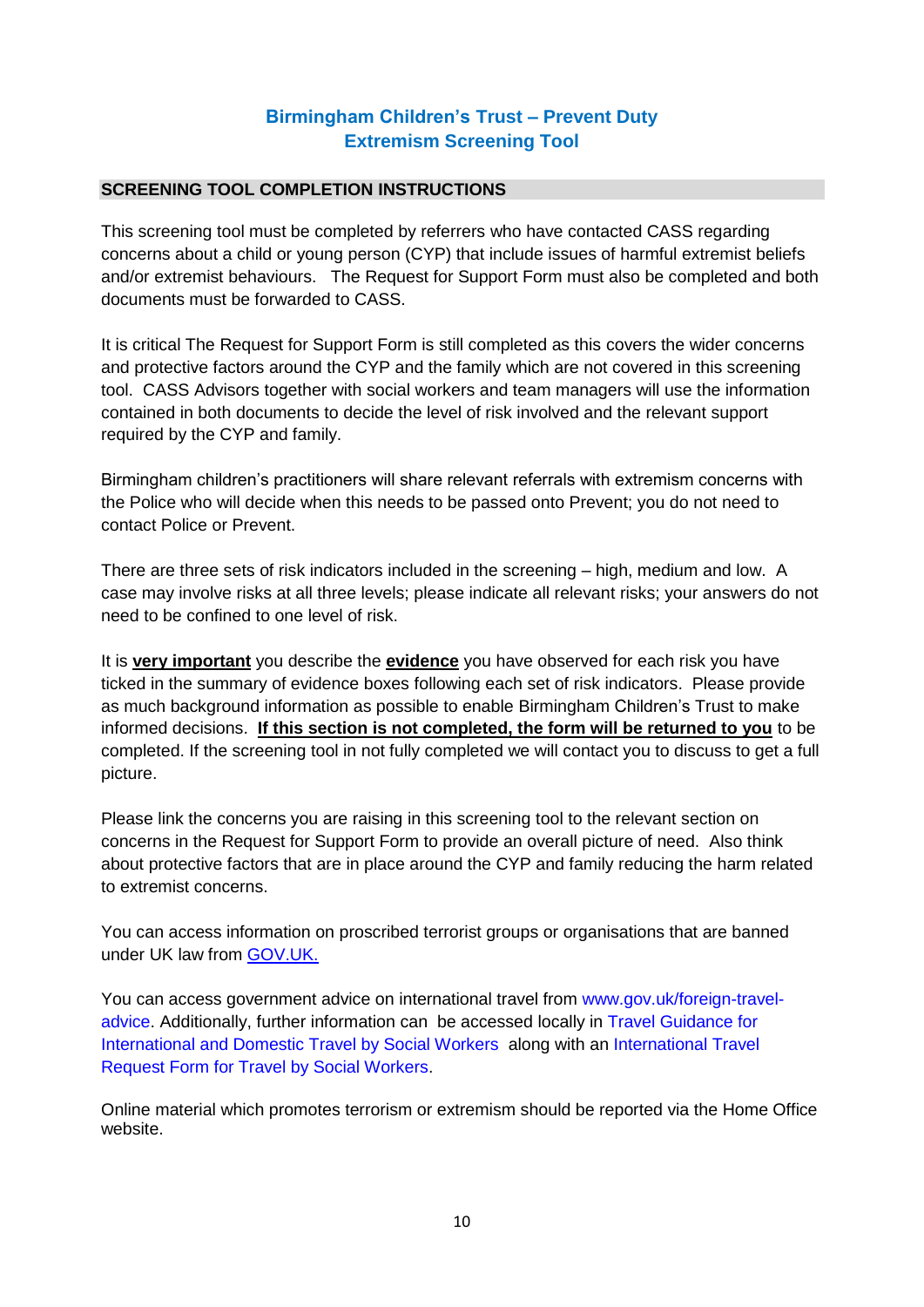### **PART ONE – RISK INDICATORS**

# **HIGH RISK INDICATORS**

| <b>High Risk Indicators</b>                                                                                                                                                                                                                       | <b>Tick</b> |
|---------------------------------------------------------------------------------------------------------------------------------------------------------------------------------------------------------------------------------------------------|-------------|
| Plans to travel to a conflict zone; or unexplained and/or sudden plans<br>to travel to a country from which you can travel to a conflict zone                                                                                                     |             |
| Demonstrates support for and/or is articulating extreme views that are<br>of significant harm to themselves or others, and may refuse to<br>acknowledge other viewpoints                                                                          |             |
| Is living with someone who has a conviction against the Counter<br>Terrorism and Security Act 2015 - known as TACT Offences                                                                                                                       |             |
| Is in contact with, is being influenced by, and/or shows support for<br>individuals, groups, or organisations that are known to hold harmful<br>extreme views and/or undertake harmful acts based on those views;<br>this includes family members |             |
| Participation in an activity that might cause immediate harm to<br>themselves or others based on them holding extreme views, e.g. a<br>violent attack against others                                                                              |             |
| Has disengaged from wider activities and interests and become<br>fixated with a particular issue, viewpoint or way of living that is<br>unhealthy and harmful to the CYP, and/or others                                                           |             |
| Is accessing and/or sharing material of an extremist nature that is of<br>significant harm to themselves and/or others                                                                                                                            |             |
| e.g. that contains violent or disturbing images; that encourages people<br>to undertake violent acts, etc.                                                                                                                                        |             |
| Is spending time with unknown individuals that raises concern,<br>including potential religious or sexual grooming                                                                                                                                |             |

#### **HIGH RISK SUMMARY OF EVIDENCE –**

**Please summarise what evidence you have regarding the high risks indicators you have ticked above. Please also outline what strengths are present in supporting the family with these risks. This section must be completed if you have indicated a risk/s above.**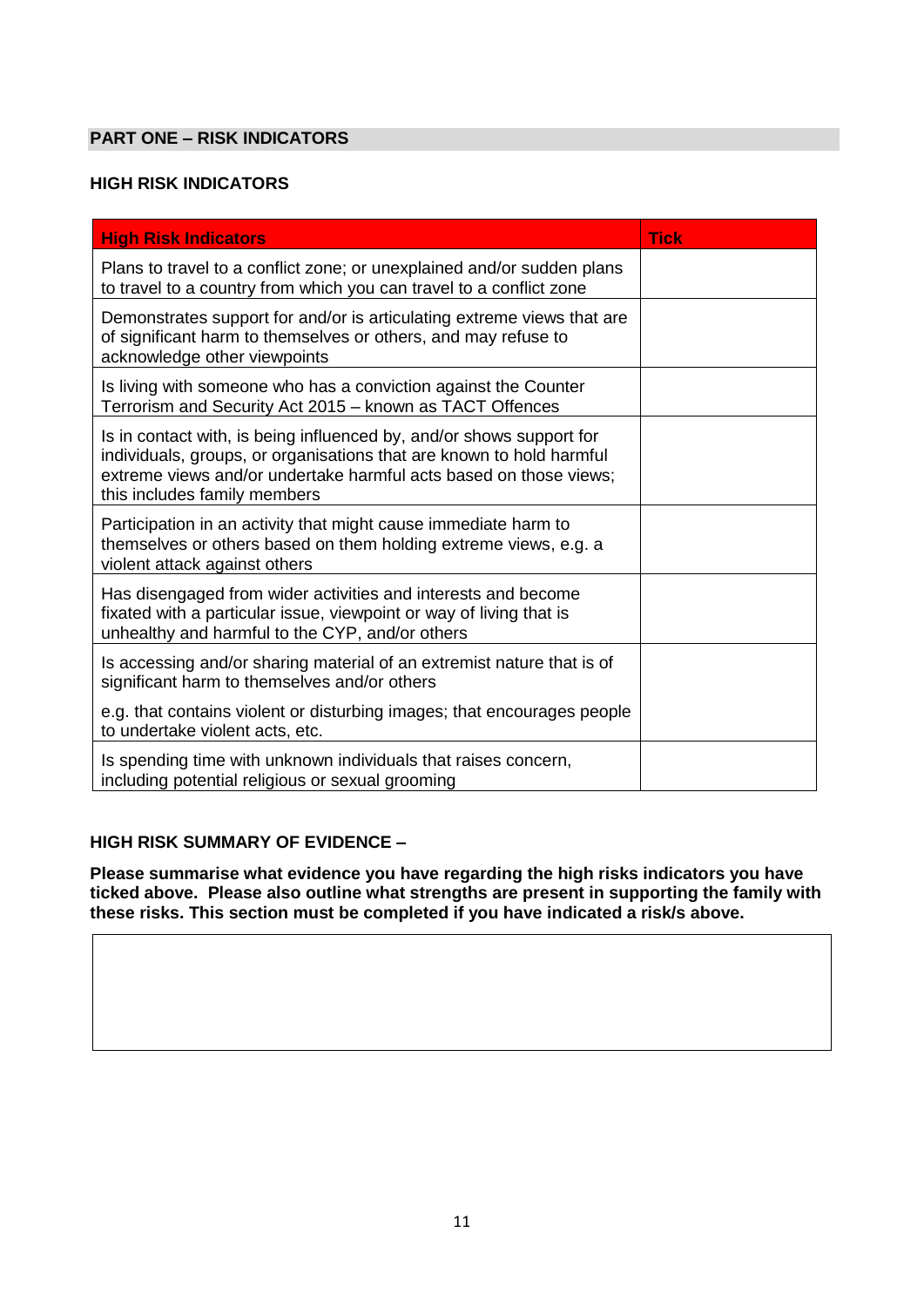#### **MEDIUM RISK INDICATORS**

| <b>Medium Risk Indicators</b>                                                                                                                                                                                                  | <b>Tick</b> |
|--------------------------------------------------------------------------------------------------------------------------------------------------------------------------------------------------------------------------------|-------------|
| Demonstrates support for and/or is articulating extreme views that<br>are/may be of harm to themselves or others, and finds it difficult<br>to acknowledge other viewpoints                                                    |             |
| Is showing interest in, and may have contact with individuals,<br>groups, or organisations that are known to hold harmful extreme<br>views and/or undertake harmful acts based on those views; this<br>includes family members |             |
| Is starting to disengage with wider activities and interests and<br>spending more time focusing on a particular issue, viewpoint or<br>way of living that may be unhealthy and harmful to the CYP or<br>others                 |             |
| Is isolated from family, friends, peer and peer groups and/or is not<br>forthcoming about how and who they spend their spare time with                                                                                         |             |
| Is accessing and/or sharing material of an extremist nature that is<br>harmful to themselves and/or others                                                                                                                     |             |
| e.g. that encourages people to develop harmful views about<br>others that encourages people to isolate themselves and narrow<br>their viewpoints, etc.                                                                         |             |
| Has mental health concerns or developmental disorders (e.g.<br>ASD) that make the CYP vulnerable to developing extreme views<br>that are harmful to themselves or others                                                       |             |
| Has alcohol and/or substance abuse issues that makes the CYP<br>vulnerable to developing extreme views that are harmful to<br>themselves or others                                                                             |             |
| Is at risk from harmful cultural practices. Please state the type of<br>risk e.g. FGM, Forced Marriage, removal from education, honour<br>based violence, abuse linked to faith or belief, etc.                                |             |

### **MEDIUM RISKSUMMARY OF EVIDENCE –**

**Please summarise what evidence you have regarding the medium risk indicators you have ticked above. Please also outline what strengths are present in supporting the family with these risks. This section must be completed if you have indicated a risk/s above.**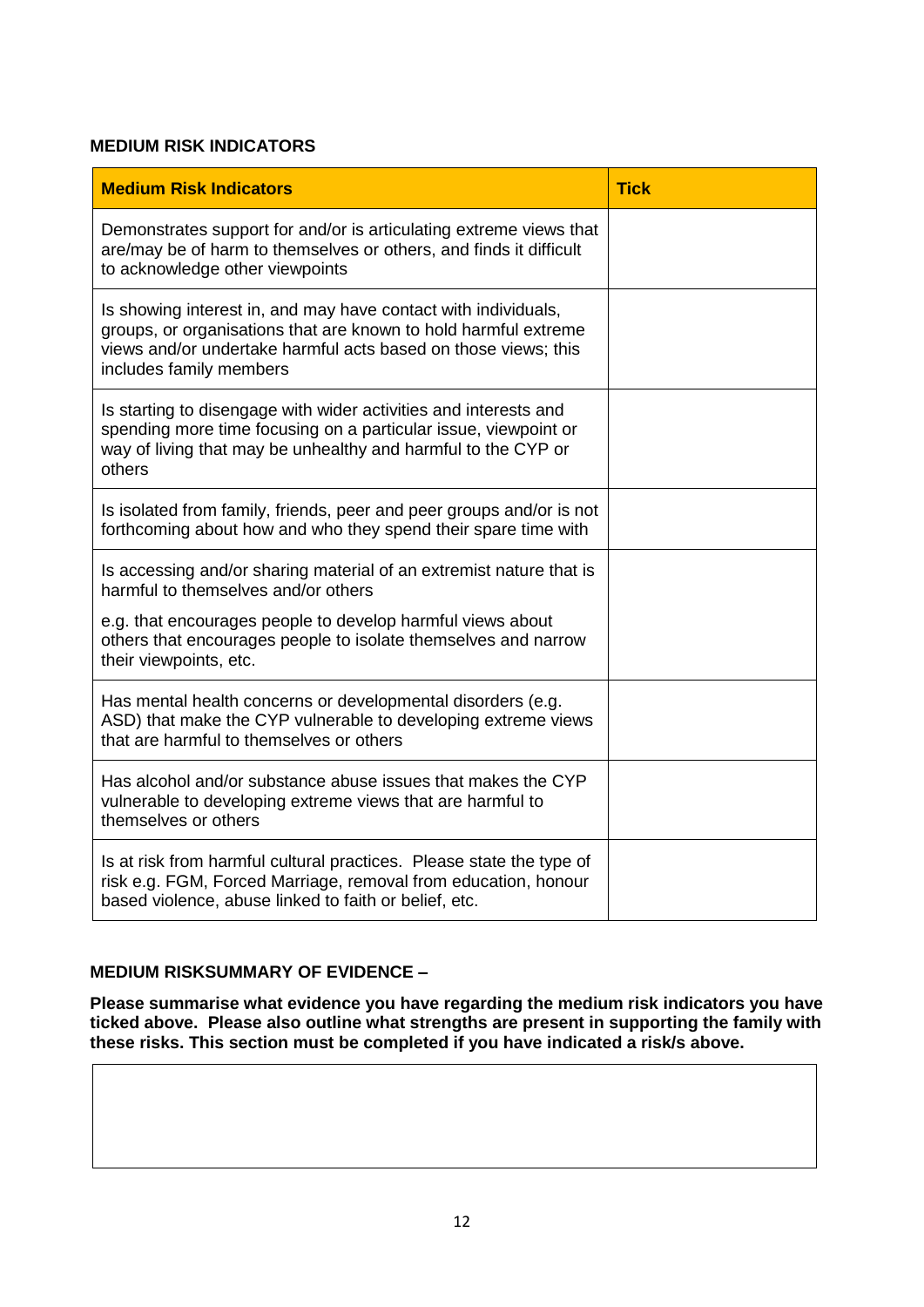#### **LOW RISK INDICATORS**

| <b>Low Risk Indicators</b>                                                                                 | <b>Tick</b> |
|------------------------------------------------------------------------------------------------------------|-------------|
| Is struggling with their own identity, sense of belonging and/or may<br>feel out of place in wider society |             |
| A change in CYP's views, appearance, behaviour and wellbeing that<br>starts to raise concern               |             |
| Is easily lead by others making them susceptible to influence                                              |             |
| Is becoming isolated from family, friends, peer and peer groups                                            |             |

#### **LOW RISKSUMMARY OF EVIDENCE –**

**Please summarise what evidence you have regarding the low risk indicators you have ticked above. Please also outline what strengths are present in supporting the family with these risks. This section must be completed if you have indicated a risk/s above.**

#### **PART TWO – ADDITIONAL CONTEXTUAL QUESTIONS**

**1. Has the CYP experienced any significant life events or trauma that may be linked to the current risks?**

**2. Is there any additional information you would like to provide which is not covered by the risk indicators that you think indicates an extremism concern?**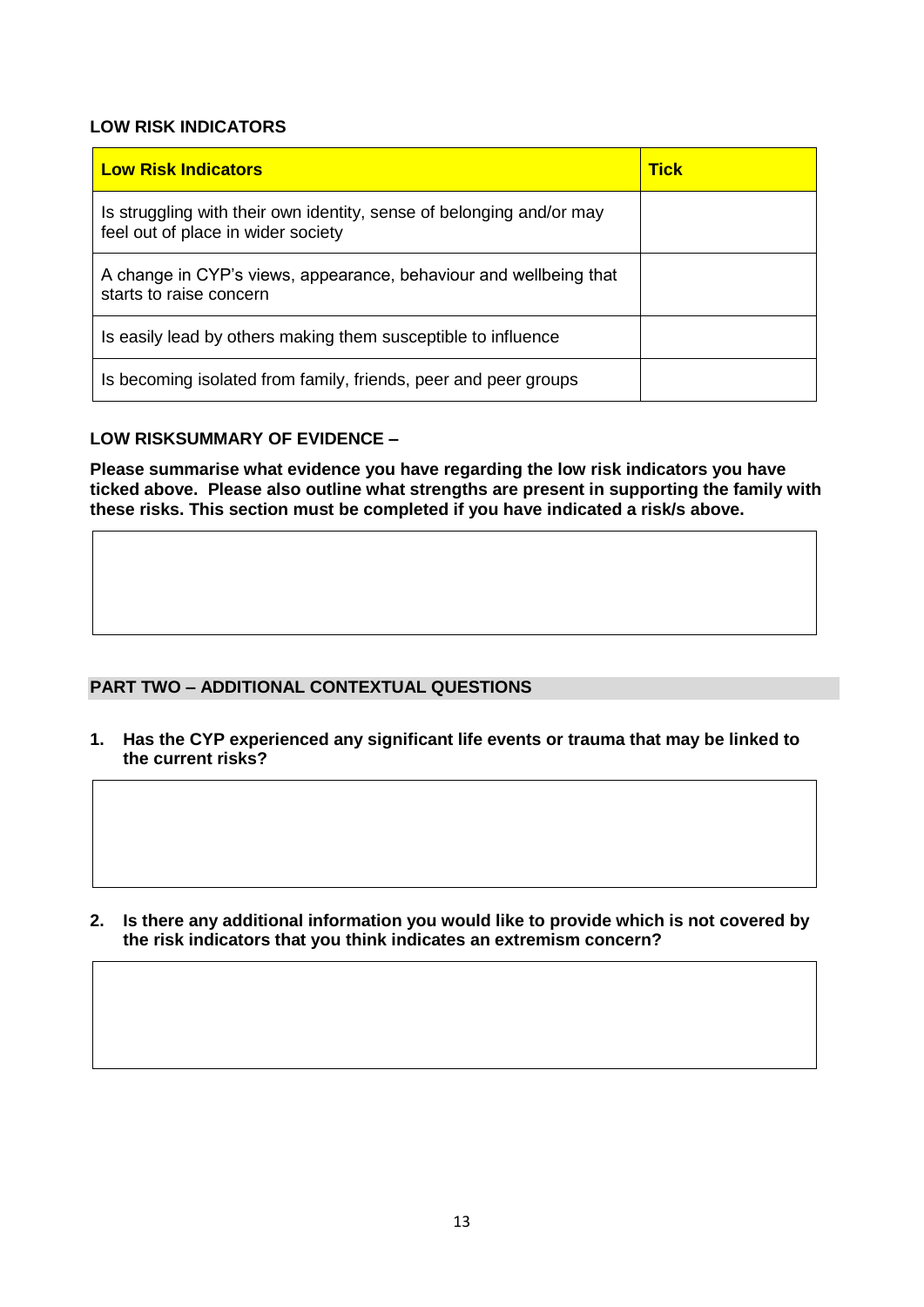#### **OVERALL RISK RATING**

**Please indicate the overall level of risk you believe is present in this case in terms of the extremism and wider concerns identified:**

| High   | $\mathbf{1}$ |
|--------|--------------|
| Medium | $\mathbf{1}$ |
| Low    | $\perp$      |

**Please briefly summarise why you feel the risks in this case are high, medium or low:**

#### **NOTE:**

Referrers should be aware that working with extremism concerns is a developing area of practice in social work. As such the above indicators may change as more is understood about risks of extremism and how to work with CYP on these issues.

#### **[End of screening tool]**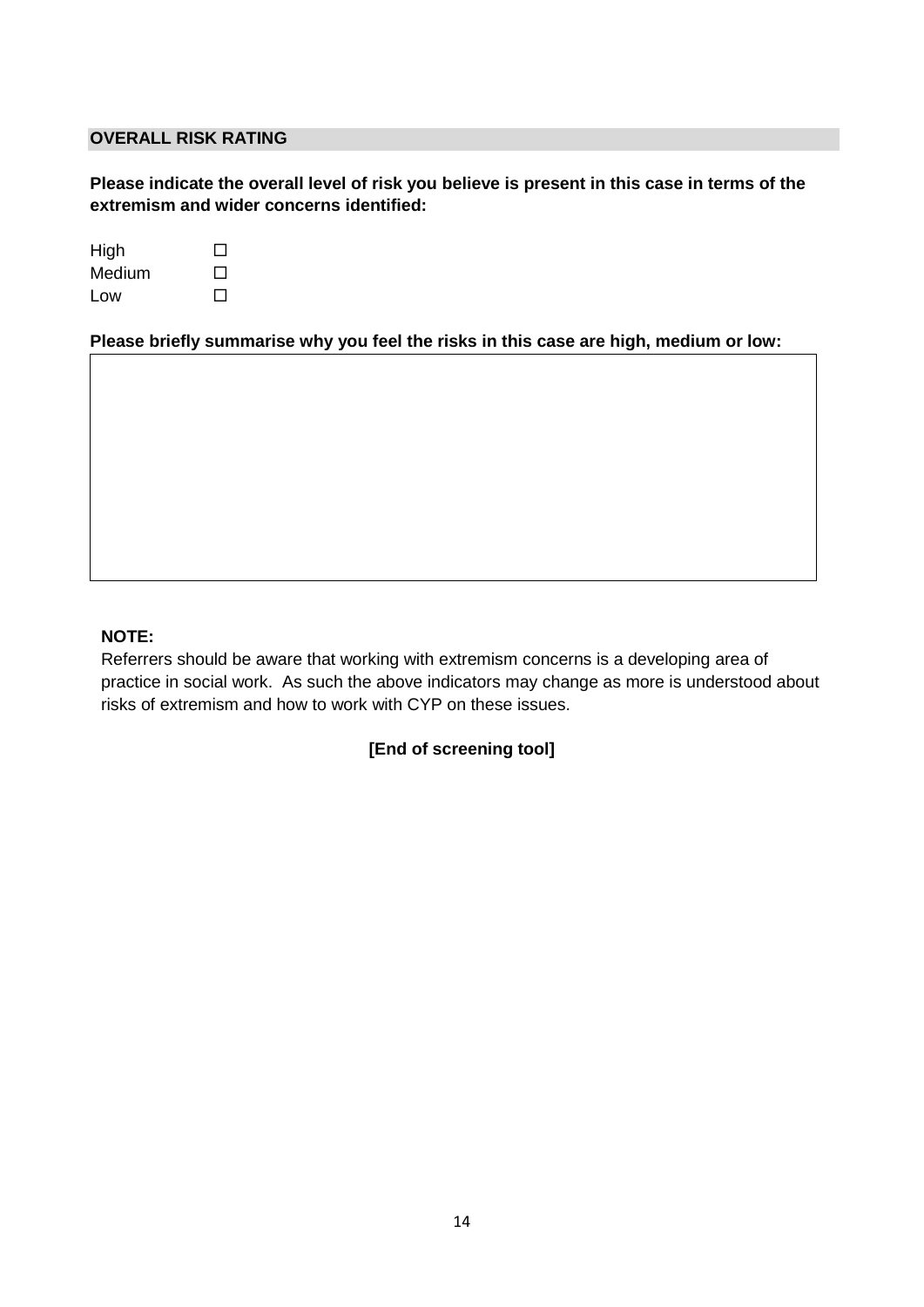# **Birmingham Children's Trust – Prevent Duty Extremism Assessment Guidance**

The aim of this guidance is to provide children's practitioners with an explorative set of questions to assess the nature of extremism concerns being presented by a child or young person (CYP) and their family.

There is not a separate assessment form to complete for cases with extremism concerns. Practitioners are asked to consider the questions below to help them explore and articulate the extremist concerns in the case. Practitioners' responses to these questions should be included in the assessment tool being used be that the Early Help Assessment or the Family Assessment. This should draw on the Signs of Safety methodology focusing on: concerns, strengths and what needs to happen.

Practitioners should include the information they have gathered from answering the enclosed extremism questions in whatever section of the Early Help or Family Assessment they feel is most appropriate. For example information concerning a family member's own extremist views may be included in sections on family background.

You can access information on proscribed terrorist groups or organisations that are banned under UK law from [GOV.UK.](https://www.gov.uk/government/publications/proscribed-terror-groups-or-organisations--2)

You can access government advice on international travel from [www.gov.uk/foreign-travel](http://www.gov.uk/foreign-travel-advice)[advice.](http://www.gov.uk/foreign-travel-advice) Additionally, further information can be accessed locally in [Travel Guidance for](https://proceduresonline.com/trixcms1/media/2694/international-and-domestic-travel-301117-ct-130318.pdf)  [International and Domestic Travel by Social Workers](https://proceduresonline.com/trixcms1/media/2694/international-and-domestic-travel-301117-ct-130318.pdf) along with an [International Travel](https://proceduresonline.com/trixcms1/media/2695/international-travel-request-form-ct-130318.doc)  [Request Form for Travel by Social Workers.](https://proceduresonline.com/trixcms1/media/2695/international-travel-request-form-ct-130318.doc)

If you need help to understand the nature of the extremism risk presented or the level of risk posed contact: Colvin White, Early Help - Prevent Lead, 0121 303 9905 / 07920 088 512,

[colvin.white@birminghamchildrenstrust.co.uk.](mailto:colvin.white@birminghamchildrenstrust.co.uk)

Stuart Lowe, Head of Service – Assessment Short Term Intervention (ASTI East), Operational Lead for Extremism, stuart.lowe@birminghamchildrenstrust.co.uk, 07548713021

**If you are the lead family support or social worker for a case with extremist concerns you should contact the Early Help & Children's Social Care Channel Link Representatives above as soon as you are allocated the case to discuss whether it needs to be referred to Channel.**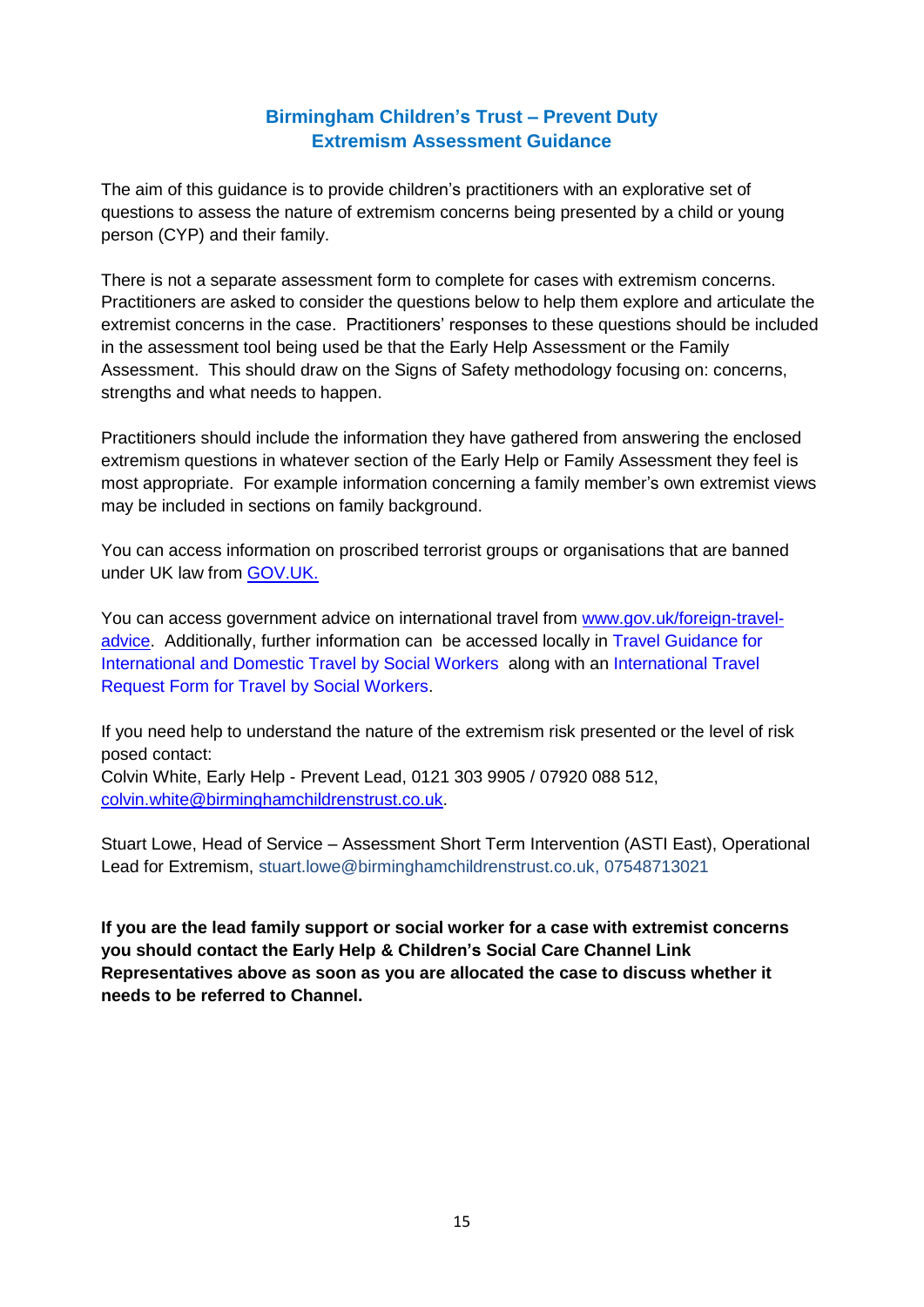# **Assessment Questions**

### **1. Relationships and Networks**

Practitioners should consider the CYP's family, friends and other individuals they have contact with, and any extremism risks they might pose, as well as the protective factors these people provide:

- How wide is the CYP's network of friends and family? Does the CYP have contact with a limited or a variety of views and actions/behaviours? If they are limited, what are the potential reasons why they are limited? Does it seem to be impacting negatively on the CYP and how?
- Does the CYP have a strong network of friends and family who will protect them from potential harm caused by extremist views or actions/behaviours? Does the CYP and their family have contact with a range of services, organisations or groups that meet any needs they have? Is the family isolated? Is the family willing to engage with services?
- Is the CYP well-connected or isolated from their family and peers? Have they experienced rejection? Do they have insecure and/or conflicted relationships?
- Do the CYP's carers, family, friends or people they are connected with, demonstrate extremist views and/or actions/behaviours that might be harmful to the CYP?
- Do the CYP's carers, family, friends or other people they have contact with, have convictions under the Counter Terrorism and Security Act 2015 – known as TACT Offences? What is the nature of these? Do they indicate the individual/s may pose harm to the CYP? How much contact does the CYP have with them and how influential are they?
- Is the CYP linked with individuals, groups or organisations that are known to hold harmful views and/or demonstrate harmful actions/behaviours? What is the nature of the CYP's contact with them? Does this pose harm to them and others?
- Is the CYP spending time with people who are unknown to their other friends and family? Are they willing to talk about who these people are and how they met them?

### **2. Views and Behaviour**

Practitioners should consider the CYP's views and behaviour, and any indications of harm arising from these, as well as strengths that might counteract risks:

- Is the CYP causing them or others harm by articulating extreme views and/or by demonstrating harmful actions/behaviours based on those views? What are they and what is the impact? Does the CYP understand the harm that could be caused?
- Have the CYP and/or family travelled to or have plans to travel to a conflict zone, or have unexplained or sudden plans to travel to a country from which you can travel to a conflict zone?
- Is the CYP particularly closed in their views? How have they developed their views? Do the CYP's views reflect normal developmental processes we would expect to see in CYP of their age?
- Does the CYP believe violence is justified to defend or support their ideology? Are they actively promoting their views amongst others?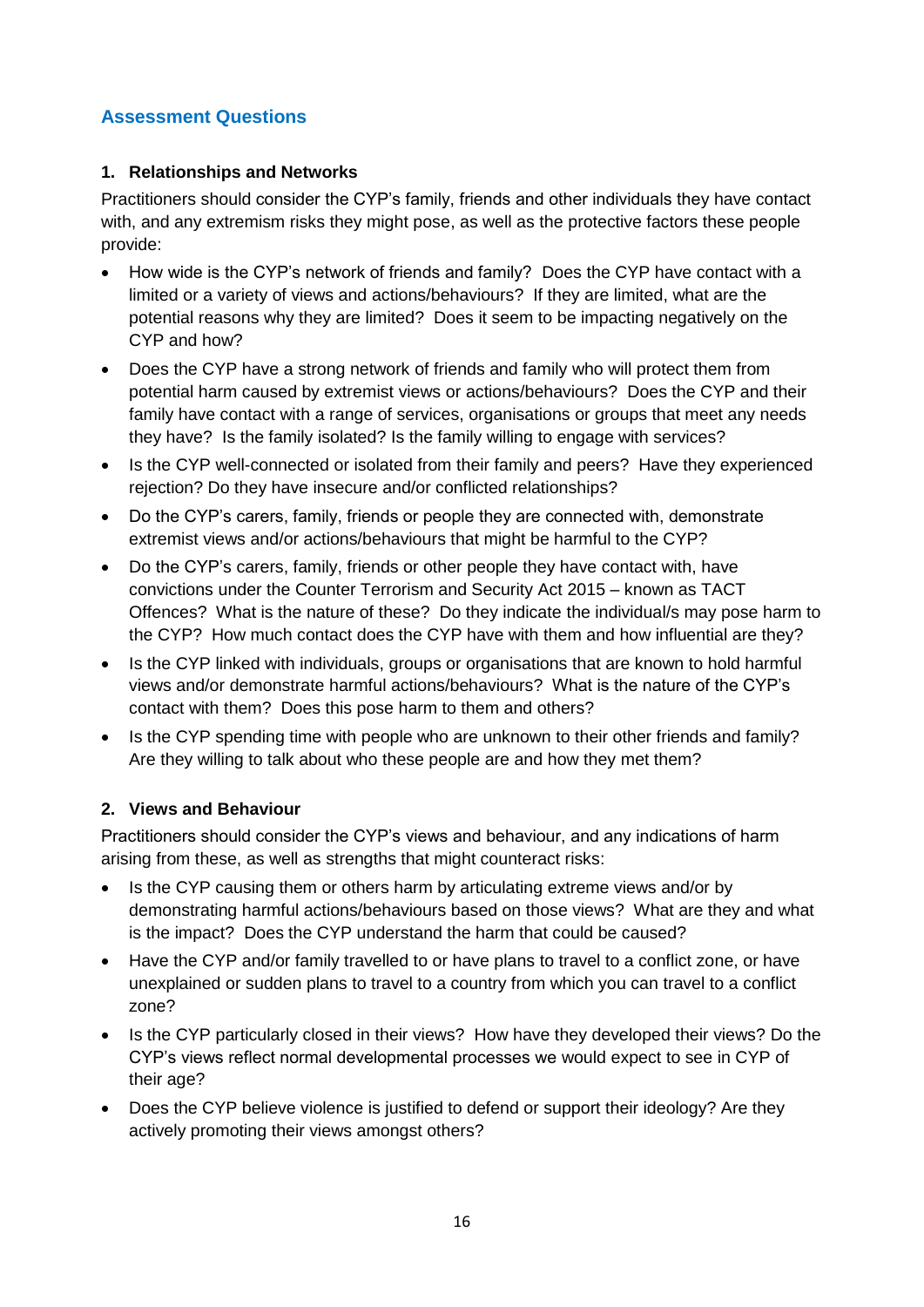- Is the CYP receiving a balanced education, providing insights into different viewpoints, religions, faiths and cultures? Do they happily engage with people from other backgrounds? Do they express polarised views and cannot appreciate other perspectives?
- Is the CYP accessing material (pictures, videos, text, etc.) that may be harmful to them and/or others around them? Is it age appropriate? How are they accessing it? Do they have unsupervised internet access? Why is the CYP accessing the material? Do they understand the harm it could cause?
- Do the CYP's views and/or actions/behaviours represent understandable reactions to the CYP's experiences, or the experiences of those around them? Has the CYP experienced inequality, deprivation, conflict, discrimination, harm or other issues, leading to a grievance that may lead them to cause harm to them or others? Do they feel victimised or targeted (by society, authorities, etc.)?
- Is the CYP struggling to understand their position or identity in society? Is this leading to isolation or a feeling they do not belong? Is it making them vulnerable to harmful viewpoints, groups or individuals that might offer them an identity?
- Does the CYP have a history of crime? Does it make them vulnerable to extremist concerns?

# **3. Wellbeing - Mental Health and Substance Misuse**

Practitioners should consider the CYP's overall wellbeing and whether they have any vulnerabilities making them more open to risk from extremism concerns:

- Does the CYP have mental health issues, development disorders, challenging behaviours and/or are they using substances and/or alcohol? Is this making them vulnerable to extremist views and/or actions/behaviours? For example, does it make them vulnerable to:
	- o Developing and articulating harmful views or undertaking harmful actions/behaviours?
	- o Becoming unhealthily fixated with particular issues? For example, spending a lot of time alone researching this issue and connecting with individuals/groups via the internet.
	- o Spending time with people who hold views or demonstrate actions/behaviours that might be harmful to the CYP, and who may seek to influence the CYP in a way that is harmful to them and others?
- Is the CYP aware of their mental health, or development issues, and how this may make them vulnerable to harmful views or actions/behaviours)? Is the CYP aware of the impact of substance and/or alcohol use and how this may make them vulnerable to harmful views or actions/behaviours?
- Has the CYP changed recently and/or suddenly? What was the trigger? Have they experienced a trauma now or in the past that might explain a change in their views and/or actions/behaviours?
- How open is the CYP about their life and their interests? Who do they spend time with? What do they do with their spare time? Are there any indications of 'grooming', such as new possessions that cannot have been obtained by the CYP independently? Are they easily led by others? Do they seem 'themselves' to those around them?
- Is there any evidence of forced marriage, FGM, trafficking, removal from education, honour based violence, or abuse linked to faith or belief?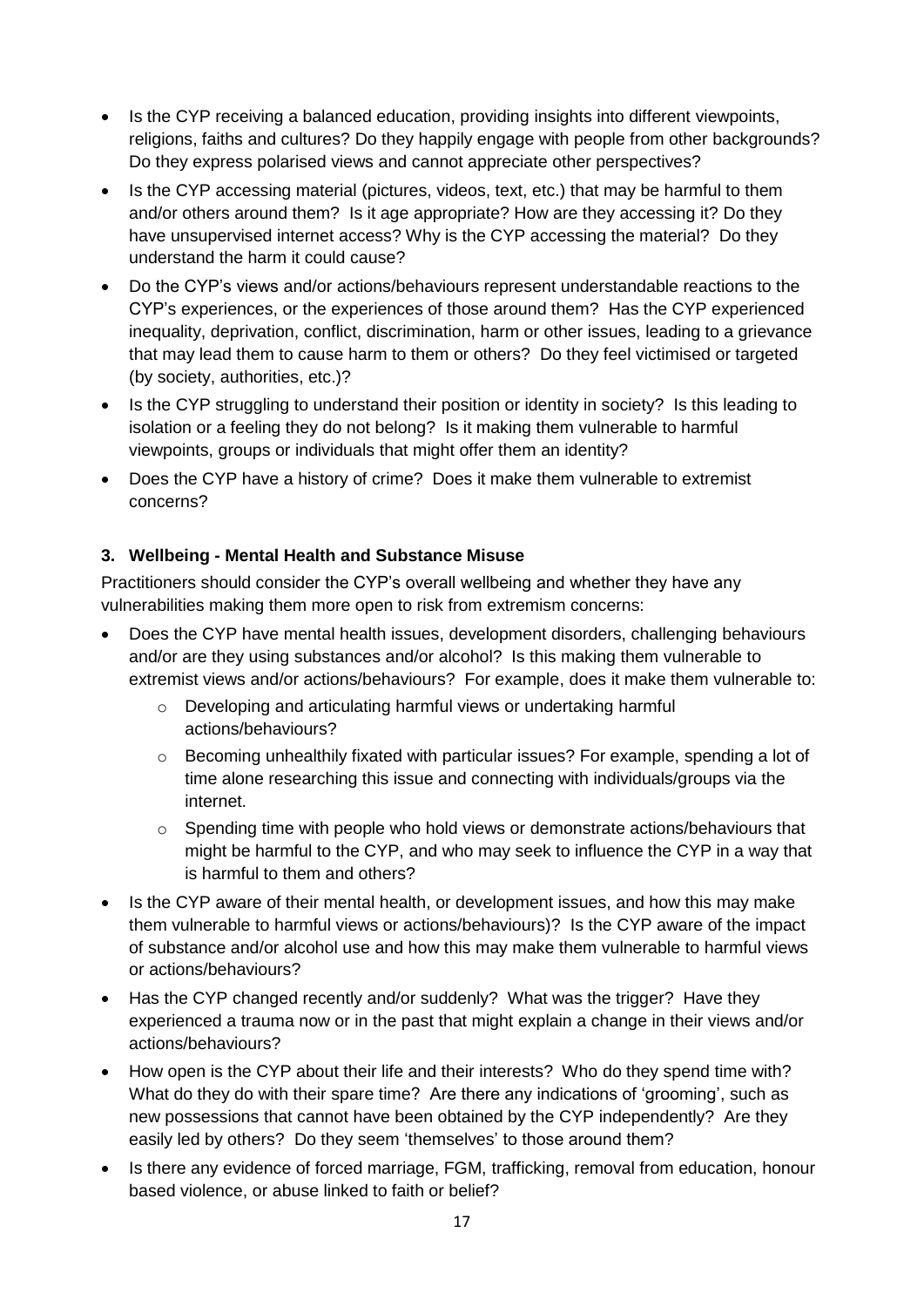#### **4. History of Extremism Concerns**

- Have there been previous 'extremism' concerns in relation to this CYP and/or their family? Have there been previous child protection concerns that might be related to the current extremism concerns?
- What were the concerns? Have these changed? What support was provided? How effective was this? How well did the CYP and family engage? When and why did the support finish?

#### **NOTE:**

Practitioners should be aware that working with extremism concerns is a developing area of practice in social work. As such the above questions may change as more is understood about the risks of extremism and how to work with CYP on these issues.

### **[End of assessment questions]**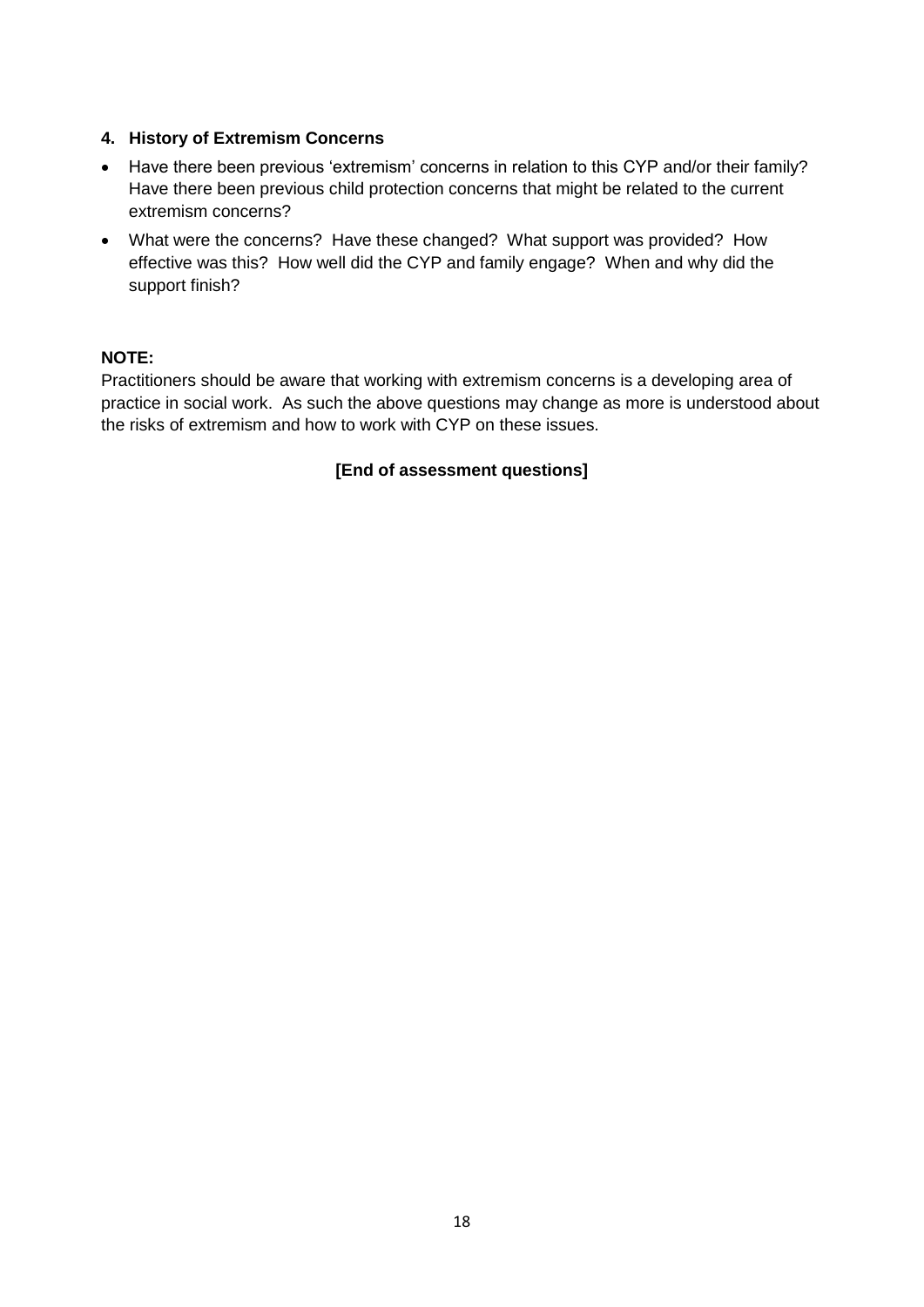# **Prevent Duty Extremism Concerns – Right Help Right Time**

To support children's practitioners in establishing the level of risk related to extremist concerns, some of the key indicators of extremism have been mapped against the Right Help Right Time framework below. This is a guide only, but may be helpful for practitioners in thinking about the varying levels of risk involved when extremism risks are present.

| <b>Universal</b>                                                                                                                                   | <b>Universal Plus</b>                                                                                                                                              | <b>Additional</b>                                                                                                                                                   | <b>Complex and</b><br><b>Significant</b>                                                                                                                                    |
|----------------------------------------------------------------------------------------------------------------------------------------------------|--------------------------------------------------------------------------------------------------------------------------------------------------------------------|---------------------------------------------------------------------------------------------------------------------------------------------------------------------|-----------------------------------------------------------------------------------------------------------------------------------------------------------------------------|
| CYP demonstrates an<br>interest in multiple<br>viewpoints                                                                                          | CYP is showing an<br>interest in extreme<br>views that may cause<br>them harm and is<br>becoming less<br>engaged in wider views<br>and interests                   | <b>CYP</b> demonstrates<br>extreme views that are<br>causing harm to<br>themselves or others,<br>and refuses to<br>acknowledge other<br>viewpoints                  | <b>CYP</b> demonstrates<br>extreme views that are<br>causing significant<br>harm to themselves or<br>others                                                                 |
| CYP is involved in a<br>range of activities                                                                                                        | CYP is showing an<br>interest in extreme<br>actions or behaviour<br>that may cause them<br>harm and is reducing<br>involvement in wider<br>activities              | <b>CYP</b> demonstrates<br>extreme actions or<br>behaviour that is<br>causing harm to<br>themselves or others                                                       | <b>CYP</b> demonstrates<br>extreme actions or<br>behaviour that are<br>causing significant<br>harm to themselves or<br>others                                               |
| CYP's carers, family<br>and close contacts<br>have and encourage<br>the CYP to have a<br>healthy interest in a<br>range of views and<br>behaviours | There are indications<br>the CYP's carer/s,<br>family or close<br>contacts hold extreme<br>views and/or<br>actions/behaviours<br>that may cause harm<br>to the CYP | The CYP's carer/s,<br>family or close<br>contacts are<br>demonstrating extreme<br>views and/or<br>actions/behaviours<br>that is causing harm<br>to the CYP          | The CYP's carer/s,,<br>family or close<br>contacts are<br>demonstrating extreme<br>views and/or<br>actions/behaviours<br>that are causing<br>significant harm to<br>the CYP |
| CYP has a healthy<br>interest in a range of<br>views and behaviours                                                                                | CYP has a healthy<br>interest in a range of<br>views and behaviours                                                                                                | The CYP is showing<br>interest or is in<br>contact with people<br>demonstrating extreme<br>views and/or<br>actions/behaviours<br>that is causing harm<br>to the CYP | The CYP has close<br>relationships with<br>people demonstrating<br>extreme views and/or<br>actions/behaviours<br>that are causing<br>significant harm to<br>the CYP         |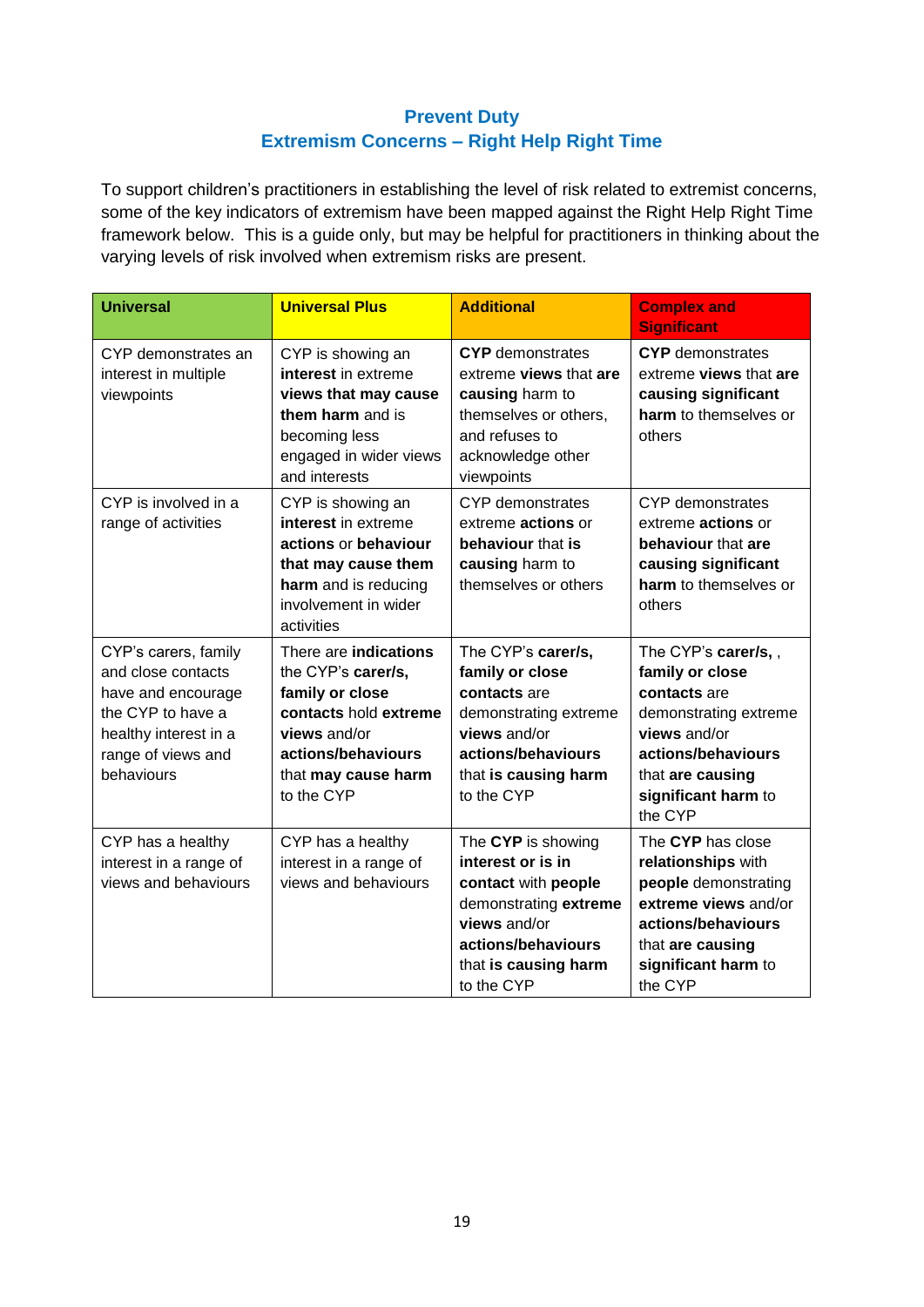# **Family Group Conferences**

Birmingham CSC has a Family Group Conferencing (FGC) Service who can offer this approach to families, giving them the opportunity to identify their own solutions to concerns that have been identified. FGCs aim to empower families and to draw on the strengths of immediate and wider family members and friends to support the CYPs and the wider family's needs.

The method includes preparation meetings with family members and practitioners and planning for a FGC. The FGC is held in 3 parts:

- 1. The FGC brings together the CYP, family network and involved practitioners. The initial part of the meeting involves the family, the allocated worker and, any other professionals that the family choose to invite during which the issues identified in the assessment are presented and discussed. The family are encouraged to raise questions during this session and to clarify what the worker is worried about in respect of the child/ren.
- 2. The family then have private family time to consider the issues identified and to develop a plan that addresses the support needs of the CYP and the family.
- 3. The family and practitioners come back together to discuss the family's plan, and if it addresses the concerns raised by the professionals, the plan is agreed.

If you think a case allocated to you involving extremist concerns has the potential to benefit from a Family Group Conference arrangements for this should be made with the Duty Team.

# **Working with Children and Families**

To support CYP and their families effectively we need to fully understand the concerns from their perspectives and their life experiences. The tools in this guidance are designed to complement the **Signs of Safety approach** in the Request for Support Form, supporting practitioners to answer questions about what is going well, concerns and what needs to happen next.

- **The Three Houses** exercise will also support children's practitioners to more fully understand and appreciate the CYP's perspective.
- **Signs of Safety R**esources can be accessed at: [www.lscbbirmingham.org.uk/index.php/early-help/signs-of-safety-and-wellbeing/toolkit](http://www.lscbbirmingham.org.uk/index.php/early-help/signs-of-safety-and-wellbeing/toolkit)
- Other resources for working with children is accessible through the BCT Academy at <https://practicetools.org/> Sign of Safety.
- **Educate Against Hate** provides information for developing resilience to online radicalisation/extremism): <http://www.educateagainsthate.com/>
- **Channel Panel Awareness** online resources: [http://course.ncalt.com/Channel\\_General\\_Awareness](http://course.ncalt.com/Channel_General_Awareness)
- **Introduction to Prevent E-Learning Package**: [https://www.elearning.prevent.homeoffice.gov.uk/screen2.](https://www.elearning.prevent.homeoffice.gov.uk/screen2)
- **Since911** curriculum centred resources: [https://since911.com/education-programme.](https://since911.com/education-programme)
- See **TLDS Practice Tools** SOS and other resources for working with children.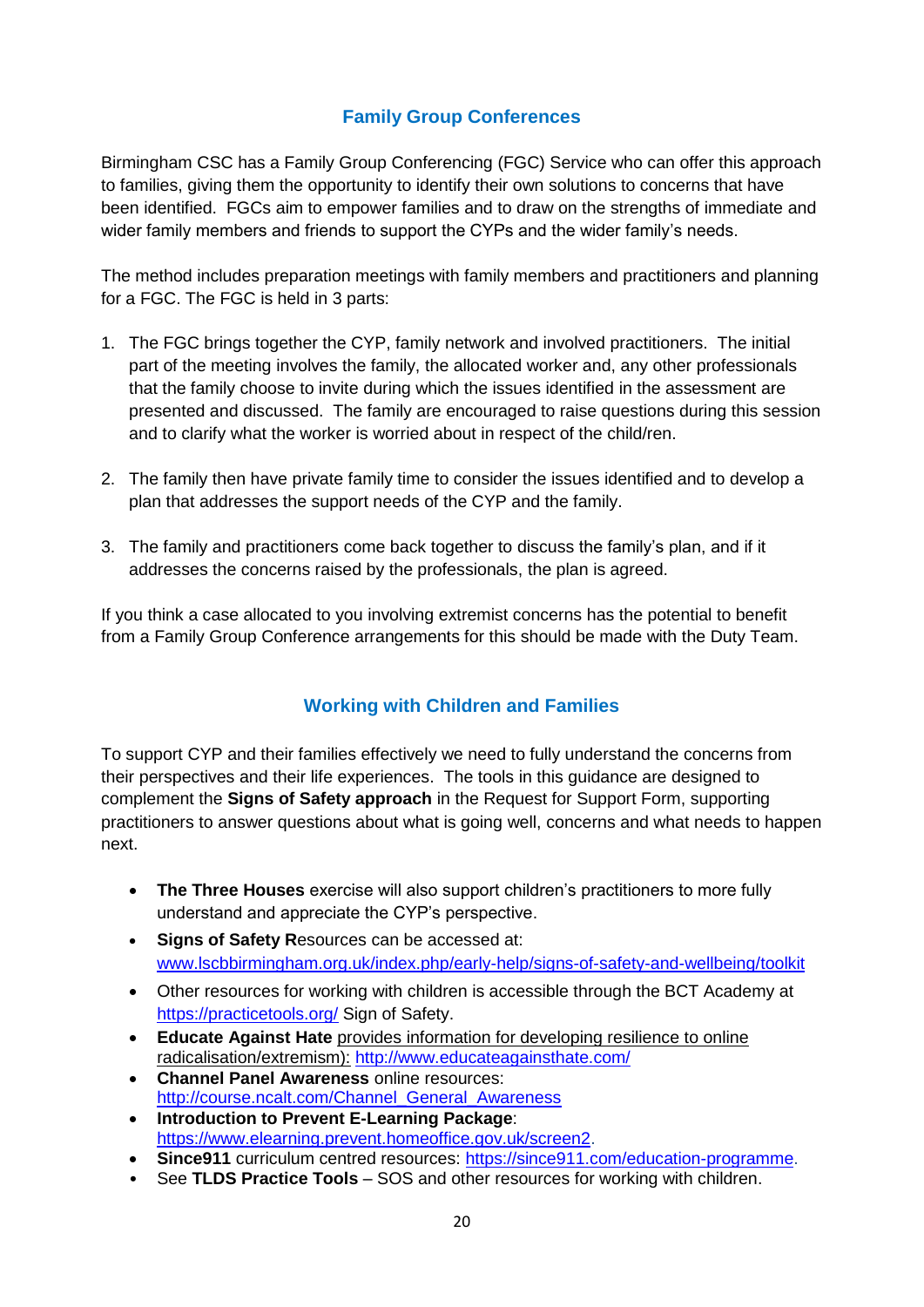**Report online material promoting terrorism or extremism**: <https://www.gov.uk/report-terrorism> (includes illegal or harmful information, pictures or videos found on the internet). Reports can be submitted anonymously.

# **Advice to Local Authorities – Safeguarding Children Returning to the UK from Syria**

This advice offers help for local authorities to take the right actions to support British children who return to the UK from Syria in order to reintegrate them with their families, schools and local communities.

Where the FCO becomes aware of the impending return of a British child to the UK from Syria, their Child Protection Unit2 (which includes a UK-qualified Social Work Adviser) will notify the Birmingham Children's Trust or the relevant children's social care in the most appropriate local authority.

On arrival in the UK, Counter Terrorism Ports Police officers will likely use their powers under Schedule 7 of the Terrorism Act 2000 to stop any individuals (including children) if they are identified as returning from Syria.

An assessment of the risk and protective factors for the child, as set out in *Working Together to Safeguard Children*, should be undertaken.

Catch22 are available to help any UK family with children that returns from Syria, regardless of the threshold for a statutory intervention, and will be able to:

- · Help facilitate communication with different local services and agencies;
- Help the family access support to which they are entitled;
- Sign up the children to local schools and GP services;
- Represent the child in any meetings about their welfare;
- · Work intensively with the family over the longer term to encourage a protective environment for children and reintegration into the community.

# **Desistence and Disengagement Programme (DDP)**

DDP was launched as a pilot in autumn 2016, focusing on those convicted of terrorism, or terrorism-related offences, who have served their custodial sentences and are due to be released on licence. The programme has since expanded to include additional strands of work supporting Terrorist Prevention & Investigation Measures (TPIMs) and Temporary Exclusion Orders (TEOs) etc.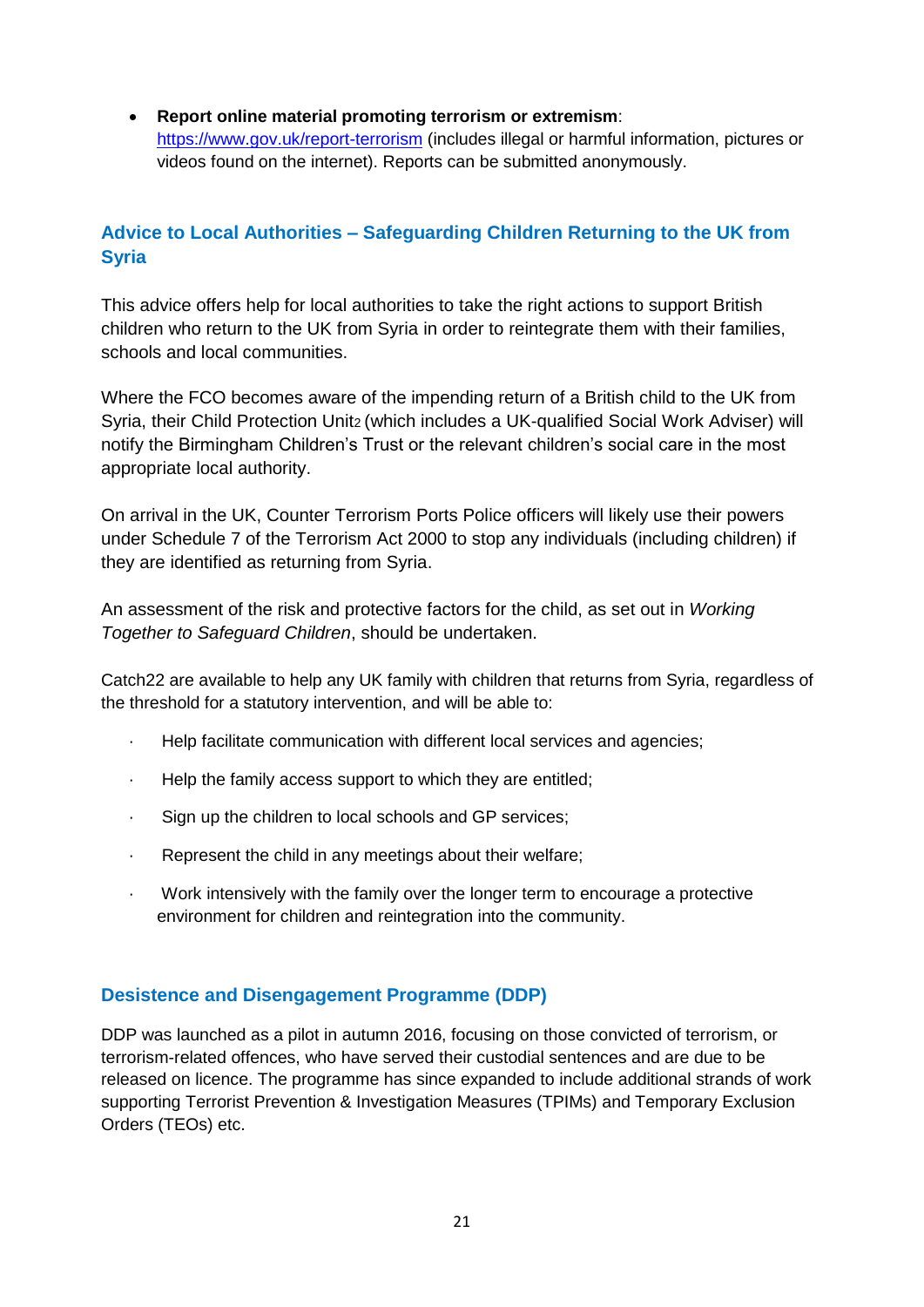# **Support and Services for Extremism Concerns**

#### **Channel Support**

Channel is a multi-agency partnership helping to safeguard individuals who are vulnerable to radicalisation, regardless of faith, ethnicity or background. This is similar to the way in which individuals at risk from involvement in crime, drugs and other social issues are supported. By providing support to those most at risk, they can be diverted away from potential threats that might draw them into criminal activity.

Channel has access to a variety of support packages and interventions appropriate in working with risks of extremism that include:

- Mentoring support providing personal guidance including addressing extremist ideologies, religious interpretations
- Developing life and social skills, for example dealing with peer pressure
- Anger management sessions
- Cognitive behavioural therapy to support attitudes and behaviours
- Constructive leisure activities
- Education and training activities
- Careers focused activities
- Family support including relationships and skills work
- Support with physical and/or mental health
- Housing support
- Drug and alcohol support

The above list is not exhaustive, and a combination of the above alongside other support may often be required.

Providers of support can include statutory and community partners. The Channel multi-agency panel is responsible for ensuring delivery of the overall package of support for Channel cases.

For more information on how to access support via Channel contact: Waqar Ahmed - Prevent Manager, 0121 303 7682 / 07557 203290 [waqar.ahmed@birmingham.gov.uk.](mailto:waqar.ahmed@birmingham.gov.uk)

#### **Community Support**

There is a **Community Safeguarding Panel in Birmingham** made up of community organisations the Council and Children's Trust has experience of working with and who can provide support in cases where there are extremist concerns. This includes specialist mentoring support for children and young people on views and beliefs, as well as other issues such as diversionary activities and domestic abuse. To find out more and to request support from the Panel please contact:

Colvin White, Early Help Prevent Lead, 0121 3039905 / 07920 088512 [colvin.white@birminghamchildrenstrust.co.uk](mailto:colvin.white@birminghamchildrenstrust.co.uk)

There are a number of other community organisations that also provide support. Community or non-statutory partners providing support to vulnerable people need to be credible and understand the local community.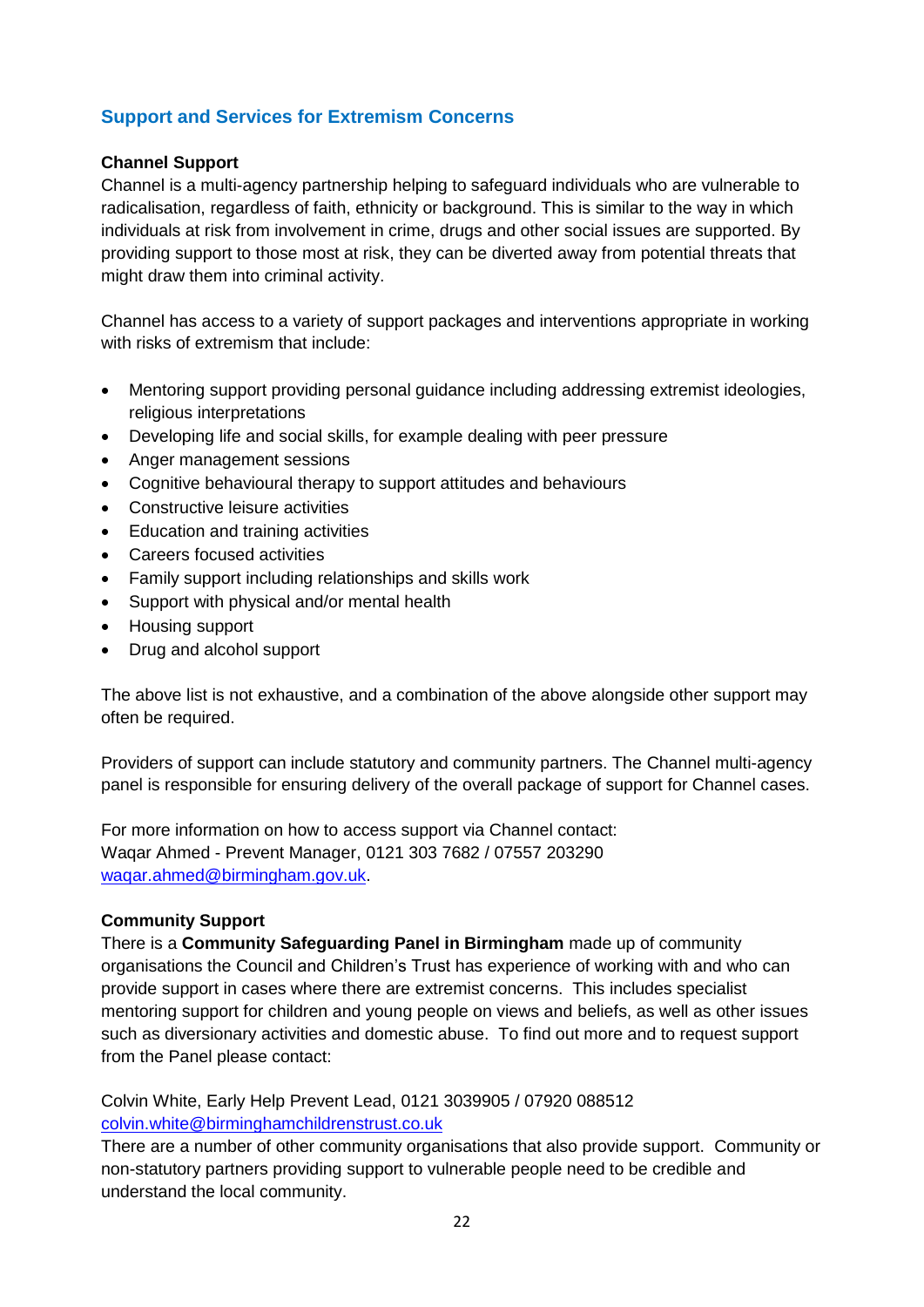Practitioners should make the necessary checks to be assured of the suitability of support providers; including DBS checks for those seeking to work with young people and vulnerable adults.

#### **Support for Schools**

If you are working with a school that needs help to develop their curriculum activities to address Prevent and extremism concerns contact:

Razia Butt, Resilience Officer, 0121 464 7739 / 07956878288 [razia.butt@birminghamchildrenstrust.co.uk](mailto:razia.butt@birminghamchildrenstrust.co.uk)

**Engagement** Supporting communities and civic organisation engage in the intervention and resilience work to enable inclusion and facilitate community action and buy-in.

#### **Community Engagement**

Rahila Mann, Prevent Community Engagement, Officer 0121 303 6455 rahila.mann@birmingham.gov.uk

#### **Youth Services**

Habib Ullah, Prevent Youth Engagement office, 0121 464 5057 / 07548 712862 habib.ullah@birmingham.gov.uk